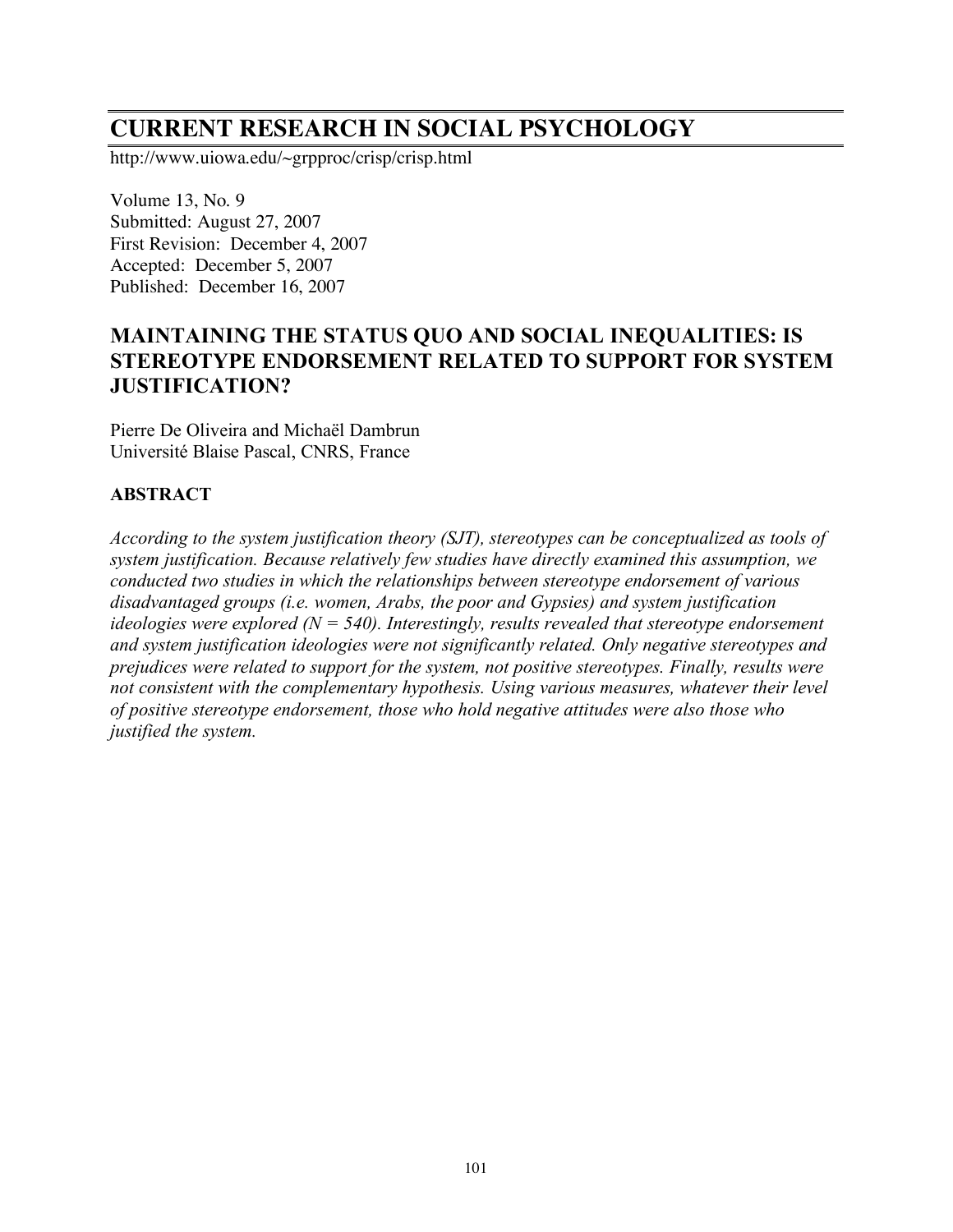#### **INTRODUCTION**

Intergroup relations are profoundly influenced by the existence of a hierarchical system in which the distribution of social, economic and political resources are made in a disproportionate manner in favor of dominant individuals or groups (Sidanius, Liu, Shaw, & Pratto, 1994; Sidanius & Pratto, 1999; Sidanius, Pratto, Martin, & Stallworth, 1991). Numerous philosophers and researchers in the political and social sciences are interested in the processes which enable the "powerful" to maintain the privileges which are associated with it and the status quo (Aron, 1965/1998; Bourdieu & Passeron, 1970; Foucault, 1976/2001; Jost & Banaji, 1994; Marx & Engels, 1846/1970; Sidanius & Pratto, 1999). All suggest that the stability and preservation of social systems are facilitated by a certain ideological consensus regarding the social positions held by each individual on the hierarchical continuum. Therefore, each society develops a set of myths or ideas which permits it to explain and legitimize unequal and arbitrary relations between the dominant and subordinate groups (see Zelditch, 2001 for a review of the legitimation theories). From this point of view, the principal aim of this paper is to examine the degree to which stereotypes are tools of system justification and their role in maintaining social inequalities.

#### **Legitimizing Ideologies and System Justification**

According to the theory of social dominance (Sidanius & Pratto, 1999; Sidanius, Pratto, Van Laar, & Levin, 2004) and the system justification theory (Jost, Banaji, & Nosek, 2004; Jost & Hunyady, 2002), maintenance of the hierarchical equilibrium would result from justifying ideologies which are shared by both the dominant and the dominated groups. Sidanius & Pratto (1999) define these ideologies as "values, attitudes, beliefs, causal attributions and ideas, which provide an intellectual and moral justification for social practices" (p. 104). The social, economic and political arrangements would thus be reinforced and perceived as being normal and legitimate. Over the years, numerous ideologies have been identified as being related to the individual's need to preserve the status quo in works on both social dominance (Pratto, Sidanius, Stallworth, Malle, & 1994; Sidanius, Levin, Federico, & Pratto, 2001) and system justification (Jost, Glaser, Kruglanski, & Sulloway, 2003; Jost, Pelham, Sheldon, & Sullivan, 2003; Jost & Thompson, 2000). Pratto et al. (1994), for example, have shown that the more individuals were favorable to hierarchical relations and dominant relationships between groups, the more they adhered to a set of ideologies which legitimizes the social hierarchy. Racism, sexism and nationalism are among these ideologies, as well as notions of individual responsibility such as meritocracy and internal attributions of poverty. Similar data has been observed by Jost and his colleagues (i.e., Jost & Hunyady, 2002); the individuals who tend to rationalize the status quo endorse ideas which permit them to offer explanations for the unequal arrangements of society at the same time. Among these justification ideologies are notions of a belief in a just world, conservative politics, meritocracy and Protestant ethics. All these ideologies or doctrines are generally positively related to each other, which suggests that they have a common ideological function of maintaining the status quo by providing individuals with the means for justifying the social positions held by each one (Jost, Blount, Pfeffer**,** & Hunyady, 2003; Jost & Thompson, 2000). Several research studies have consistently suggested that prejudices towards subordinated groups favor system justification (Crocker, Major & Steele, 1998; Guimond, Dambrun, Michinov & Duarte, 2003; Richeson & Ambady, 2003; Sidanius & Pratto, 1999). Crandall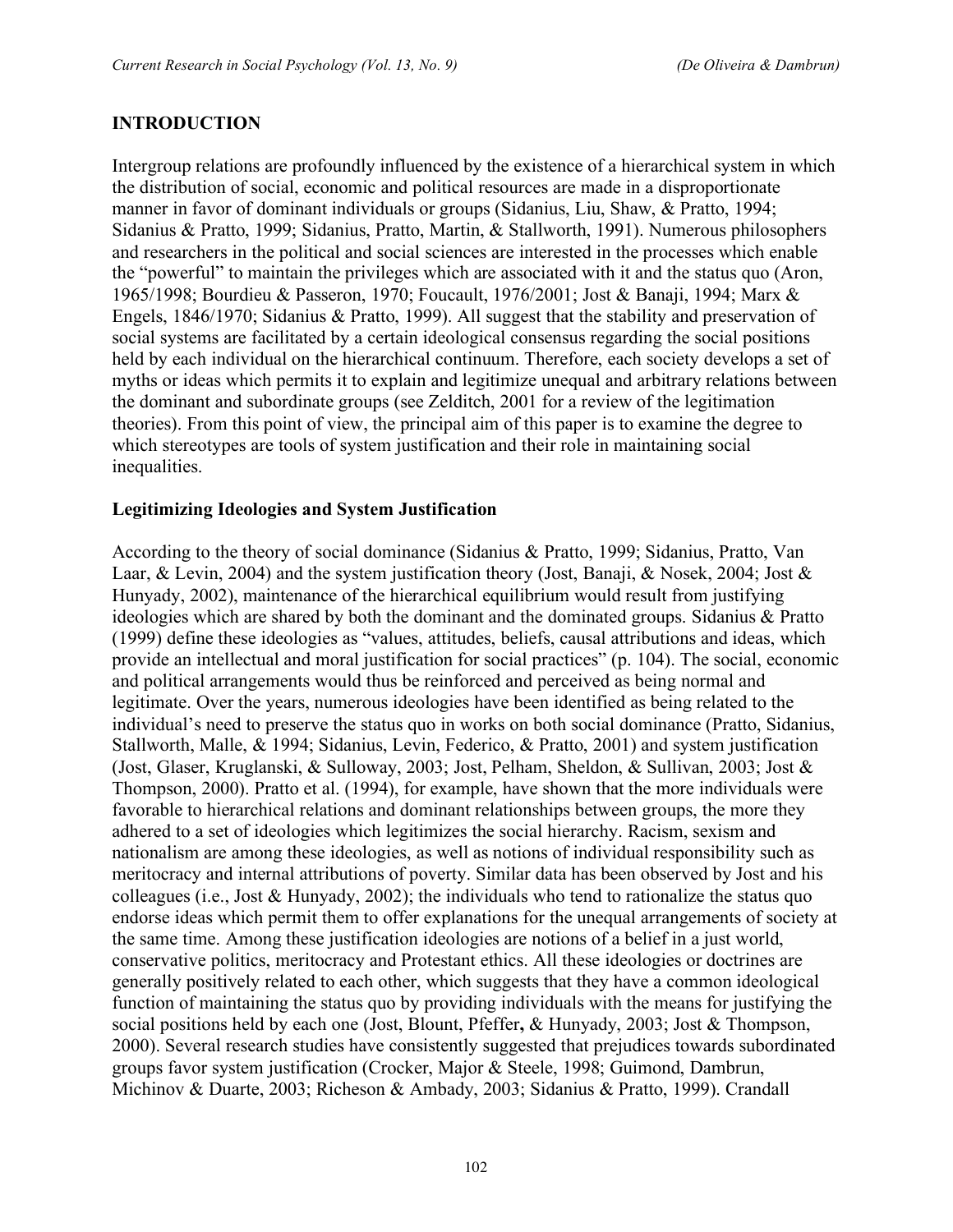(1994), for example, has demonstrated that prejudice towards fat people is strongly related to various justifying ideologies such as conservative ideologies, belief in a just world and rightwing authoritarianism.

#### **Are Stereotypes Tools of System Justification?**

If the prejudices towards the disadvantaged or dominated groups can be conceptualized to a certain extent as ideologies to maintain the status quo, does this hold true for stereotypes? Stereotypes are defined as widespread beliefs about the characteristics, attributes and behaviors of members of a particular social group (Hamilton & Sherman, 1994). While prejudices have an affective component, stereotypes appear to be more cognitively driven (i.e., Guimond, 2004). According to Jost & Banaji (1994), stereotypes may serve three distinct justifying functions: egojustification, group-justification and system-justification. Ego-justification function refers to the notion that stereotype emerges in order to rationalize the individual's own interests, actions and psychological needs (i.e., Katz & Braly, 1935; Fein & Spencer, 1997). The group-justification view proposes that stereotyping serves to develop and maintain favorable images of one's own group and to defend and justify the actions of fellow ingroup members (i.e., Hogg & Abrams, 1988, Tajfel, 1981). Moreover, Jost and Banaji (1994) argued that in addition to serving egojustifying and group-justifying functions, both explicit and implicit forms of social stereotypes also serve an ideological function of system justification.

Because of their contents, stereotypes allow one to explain and rationalize social arrangements by making them legitimate and natural. The traits or characteristics which are associated with each group, will then permit them to justify the distribution of social roles as well as inequalities in social and economic power which result from them. Their reasoning is based on a series of research which suggests that each individual will develop his self-image and that of others based on the existing social arrangements (Eagly & Steffen, 1984; Hoffman & Hurst, 1990; Skrypnek & Snyder, 1982). Eagly and Steffen (1984), for example, suggest that individuals directly infer stereotyped attributes based on information about the status that they have in society. In their study, these authors propose qualifying the stereotypical attributes associated with women as "communal" (i.e. warm, helpful, nurturing, etc.) and those associated with men as "agentic" (i.e. competent, ambitious, self-assertive, etc.). If these traits are attributed differentially to men and women, it is due to the social roles that the two sexes most often have in our societies. The "communal" trait of the feminine stereotype would be largely conditioned by the fact that one has more occasions to observe women as homemakers, while men are seen more often in roles of workers or managers. For Jost and Banaji (1994), the stereotyping in the experiment by Eagly and Steffen (1984) is the result of efforts to explain and justify differences concerning the manner in which social roles are distributed.

The works of Hoffman and Hurst (1990) also propose that the function of stereotypes is to furnish explanations regarding the distribution of roles according to gender. In this study, the participants had to imagine two fictional groups of extraterrestrials. They were informed that the two groups were distinguished by their activities: the Ackemians worked while the Orinthians were in charge of the education of children. The subjects were then asked to think about the reasons for which each group had a particular role. The results indicated that the group which looked after children was described as patient, understanding and kind, while the group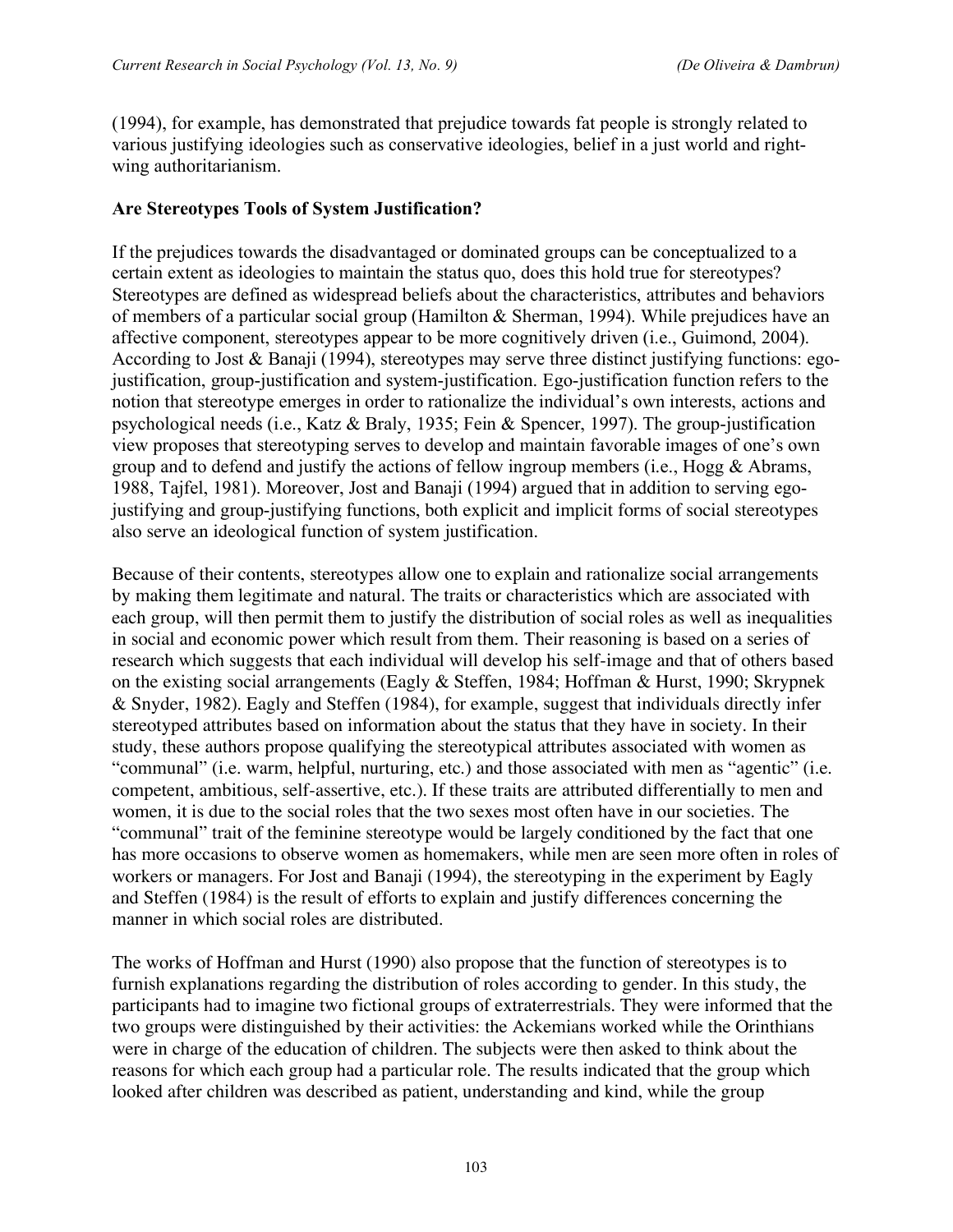"workers" was described as more logical and determined. This data is consistent with the assumption of system justification; stereotypes would emerge in order to explain social arrangements and would thereby participate in maintaining the status quo. It must be pointed out that both positive and negative stereotypes may serve an ideological system-justifying function. Contrary to both ego-justification and group-justification, SJT suggests that stereotypes are not necessarily negative for disadvantaged groups and positive for dominant ones, the opposite can be observed when the stereotype of the dominated group justifies its disadvantages (Glick & Fiske, 2001; Jackman, 1994; Jost & Banaji, 1994).

Even if these works are compatible with the system justification theory, they do not permit one to conclude in a definitive manner that stereotypes in general are related to the desire to maintain the status quo. Moreover, while recent works by Kay and Jost provide support for the justifying function of implicit and subtle forms of stereotyping (Kay & Jost, 2003; Jost & Kay, 2005), the justifying function of conscious stereotype endorsement still remains largely unclear. Unexpectedly, in a recent paper Jost and Kay (2005) found no significant correlations between stereotype endorsement and system justification. They concluded: "it is possible that such effects would emerge with larger sample sizes and larger pools of items" (p. 507). Similarly, Dambrun, Guimond and Duarte (2002) found a non-significant relationship between the endorsement of ethnic stereotype and social dominance orientation, hence an indirect measure of system justification (Jost & Thompson, 2000). However, because prior research was relatively limited, it still remains very difficult to draw definitive conclusions concerning the relationship between stereotype endorsement and system justifying ideologies; these studies were based on relatively small samples and they used a single target outgroup.

In keeping with this point of view, we carried out a series of correlation studies in which the level of stereotype endorsement across four disadvantaged social groups was measured (i.e. the stereotype of women, Gypsies, North Africans and the poor). The subjects here were asked to answer a measure of economic system justification (Jost & Thompson, 2000), a measure of social dominance orientation (Sidanius & Pratto, 1999) and a measure of prejudice towards the target group (i.e. women, North Africans, the poor and Gypsies). Our first aim is then to examine the extent to which positive and negative stereotypes (study 1) and agentic and communal stereotypes (study 2) are related in order to perceive social and economic differences as being legitimate and just.

Kay and Jost (2003; see also Jost  $&$  Kay, 2005) have recently formulated the stereotype complementary hypothesis according to which the need to maintain the status quo and to justify the system increases when individuals are exposed to complementary stereotypes (i.e. benevolent and hostile sexism, positive and negative stereotypes). Kay and Jost (2003) show, for example, that the participants who where exposed to complementary stereotype (i.e. "poor but happy", "poor but honest", "rich but miserable" and "rich but dishonest") were more inclined to perceive the system as legitimate and stable. Similar results were also obtained by Jost and Kay (2005); it was demonstrated that exposure to complementary gender stereotypes (i.e. communal and agentic or benevolent and hostile sexism) leads women to score higher on both gender-specific and more general forms of system justification. The results of these works are based on the fact that individuals can be unconsciously affected by stereotypes (Devine, 1989) and produce a set of ideas or behaviors which matches the stereotypes to which they are exposed (Bargh, Chen &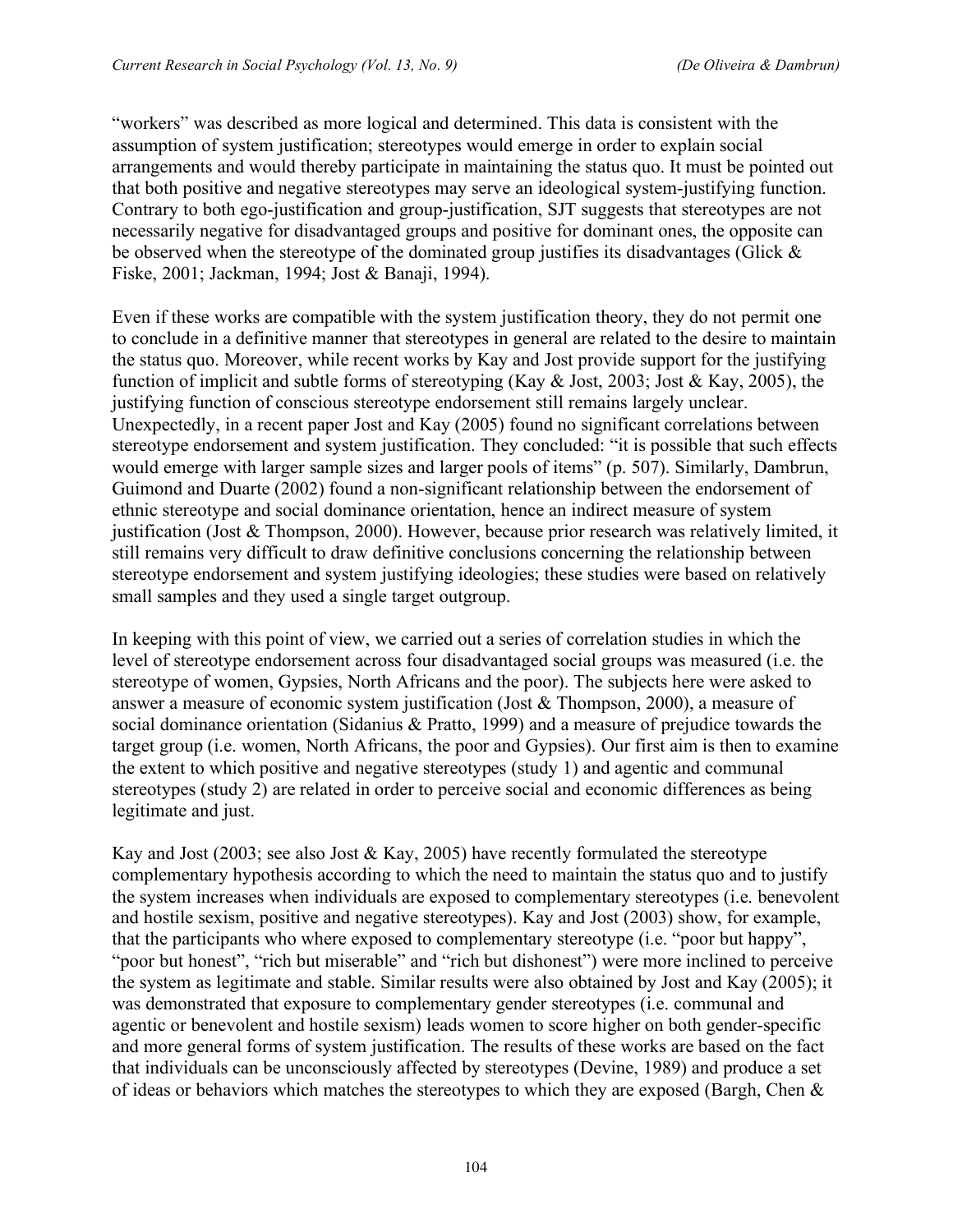Burrows, 1996; Wheeler & Petty, 2001). Consequently, if it appears that the activation of complementary stereotypes is a favorable factor in maintaining the status quo, there is nothing which permits one to conclude that endorsement of complementary stereotypes (i.e. "nice but incompetent"), and not only activation, is a factor in maintaining the status quo. However, as we have previously seen, the system justification theory originally seemed to propose that positive and negative stereotypes combine fittingly to justify and legitimize anti-egalitarian social arrangements. From this point of view, our second aim is to examine the extent to which endorsement of complementary stereotypes is related to the need to justify the system and the existing social inequalities. According to the complementary hypothesis, we should observe that the subjects who endorse both negative and positive stereotypes towards women, Gypsies, North Africans or the poor are those who justify the system the most.

## **METHOD - STUDY 1**

## **Participants**

258 first year psychology students at the University of Blaise Pascal in Clermont-Ferrand participated in this study. The average age of the participants is 18.9 years.

#### **Procedure**

The participants were recruited at the beginning of a class. A questionnaire presented as a completely anonymous opinion survey was distributed to the students. The professor requested the students to remain silent and to fill out the questionnaire individually. Actually, three different questionnaires were distributed in the lecture hall. Their format was identical but the statements related to the social groups varied. Three questionnaires aiming at three distinct target groups were constructed: target "women"  $(N = 88)$ , target "Arab"  $(N = 84)$  and target "Gypsies"  $(N = 86)$ .

# **Questionnaire**

Each questionnaire contained four principal measures: a measure of stereotyping, a system justification scale, a social dominance orientation scale and a measure of prejudices.

# *Economic System Justification*

Our 3 questionnaires included a measure of economic system justification as developed by Jost and Thompson (2000). The subjects had to indicate their degree of agreement to a selection of 12 items from the original scale (i.e. "The differences in wealth between the social classes are justified") on a 7-point scale going from 1 (strongly disagree) to 7 (strongly agree). A high score on the scale indicates that the subjects perceive economic inequalities between dominant and dominated groups as being justified. The analyses of reliability for this scale are identical for each questionnaire and indicate when an item is deviant (i.e. "There are no inherent differences between the rich and the poor, it is simply a question of the circumstances in which one is born"). Indeed, once this item is withdrawn from the analyses, the Cronbach alpha goes from .59 to .65. Consequently, this item was dropped from the analyses.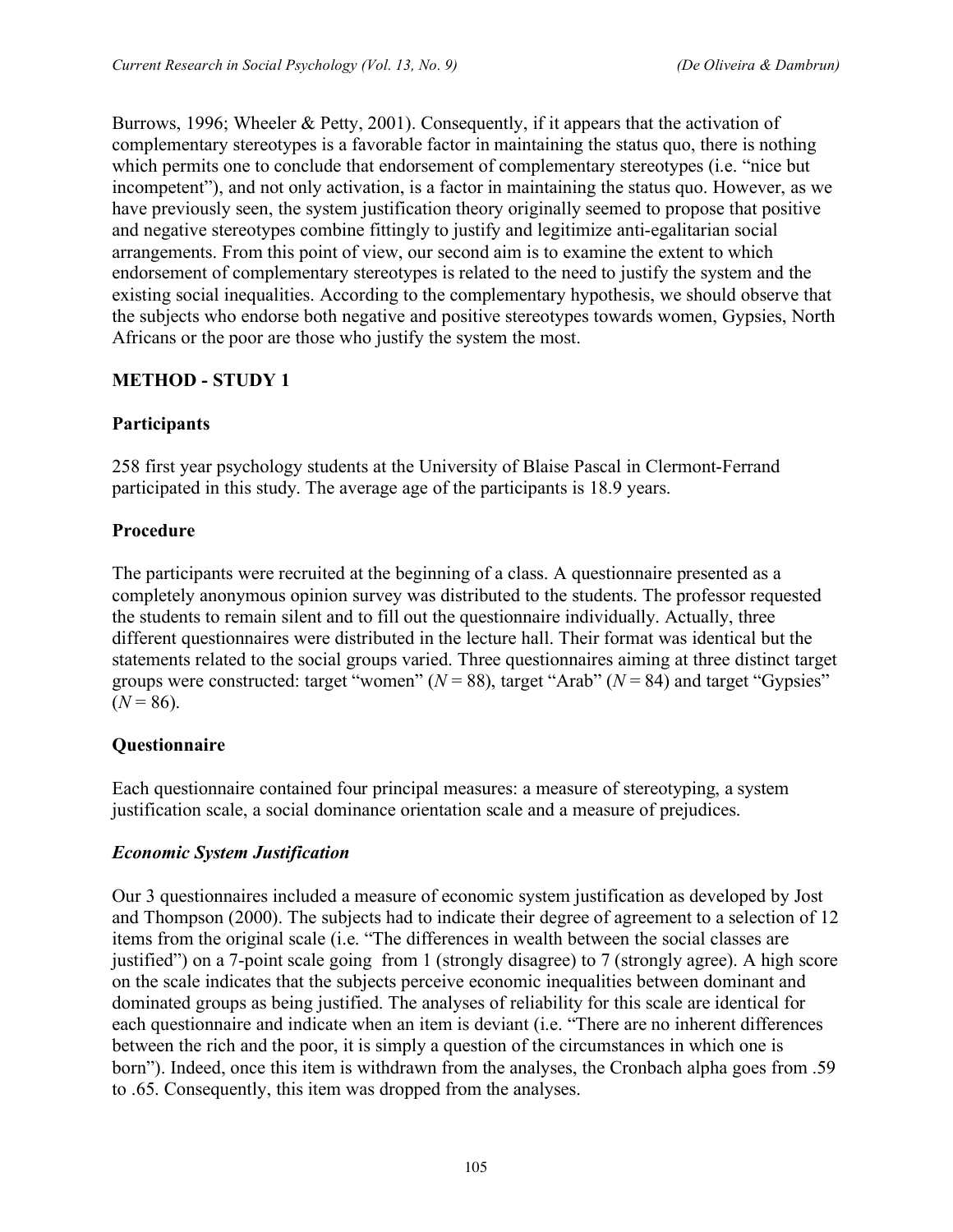## *Social Dominance Orientation*

A version of 10 items from the SDO scale (Pratto  $\&$  al, 1994, alpha = .79 for the 3 questionnaires) was used for each questionnaire. This scale was made up of 6 items which measured opposition to equality and 4 items which measured dominance based on the groups. A high score on a 7-point scale going from 1 (strongly disagree) to 7 (strongly agree) indicates a favorable attitude towards existing hierarchical relations between the dominant and dominated groups.

#### *Stereotype Endorsement*

The subjects were asked to indicate if the proposed adjective is representative of the target category on a 7-point scale going from 1 (strongly disagree) to 7 (strongly agree) for each of the target groups (i.e. women, Arabs and Gypsies). A series of 10 stereotypical adjectives (five positive and five negative) was presented (the presentation order of the adjectives was done randomly). All of the adjectives used in this study were chosen beforehand on the basis of several pre-tests. The adjectives used for the target group "women" were: sensitive, sincere, considerate, creative, cheerful (positive traits; alpha = .71) and capricious, timid, talkative, dependent, emotional (negative traits; alpha = .56). The traits used for the target group "North Africans" were: family centered, frank, helpful, inventive, warm (positive traits; alpha = .71) and aggressive, restless, threatening, insolent, violent (negative traits; alpha = .86). Finally, the 10 attributes for "Gypsies" were: free, musical, helpful, inventive, revelers (positive traits; alpha = .63) and thievish, dirty, threatening, dishonest, violent (negative traits; alpha = .90).

# *Prejudice*

We used 3 different scales of prejudice in order to obtain the measure of prejudice specific to the target groups studied. A measure of hostile sexism with 8 items (Glick & Fiske, 1996, alpha = .84) was used for the group "women" (i.e. "Women exaggerate the problems that they encounter at work"). The questionnaire for the North Africans included a measure of subtle prejudice towards Arabs (8 items; Dambrun, 2007; alpha = .73; i.e. "The religious practices of North Africans are not in keeping with French values"). Finally, for the group "Gypsies", we created a specific scale for the needs of the study. This measure contained 8 items (4 positive and 4 negative, see Appendix A). The Cronbach alpha for these 8 items is satisfactory (alpha = .86). The subjects noted their answers on a 7-point scale going from 1 (strongly disagree) to 7 (strongly agree) for each of these measures. A high score for these scales indicates a high level of prejudice.

# **RESULTS - STUDY 1**

#### **Correlations between System Justification Ideologies, Stereotypes and Prejudices**

To examine the relationship between system justification ideologies (i.e. system justification and social dominance orientation), stereotypes and prejudices, we calculated the correlations between these variables (see Table 1). Using the three distinct target groups (i.e. Arabs, women and Gypsies), we found low support for the assumption that stereotypes are positively and significantly related to support for system justification. With the exception of the target group "Arabs", the correlations between system justification ideologies and stereotypes were not significant.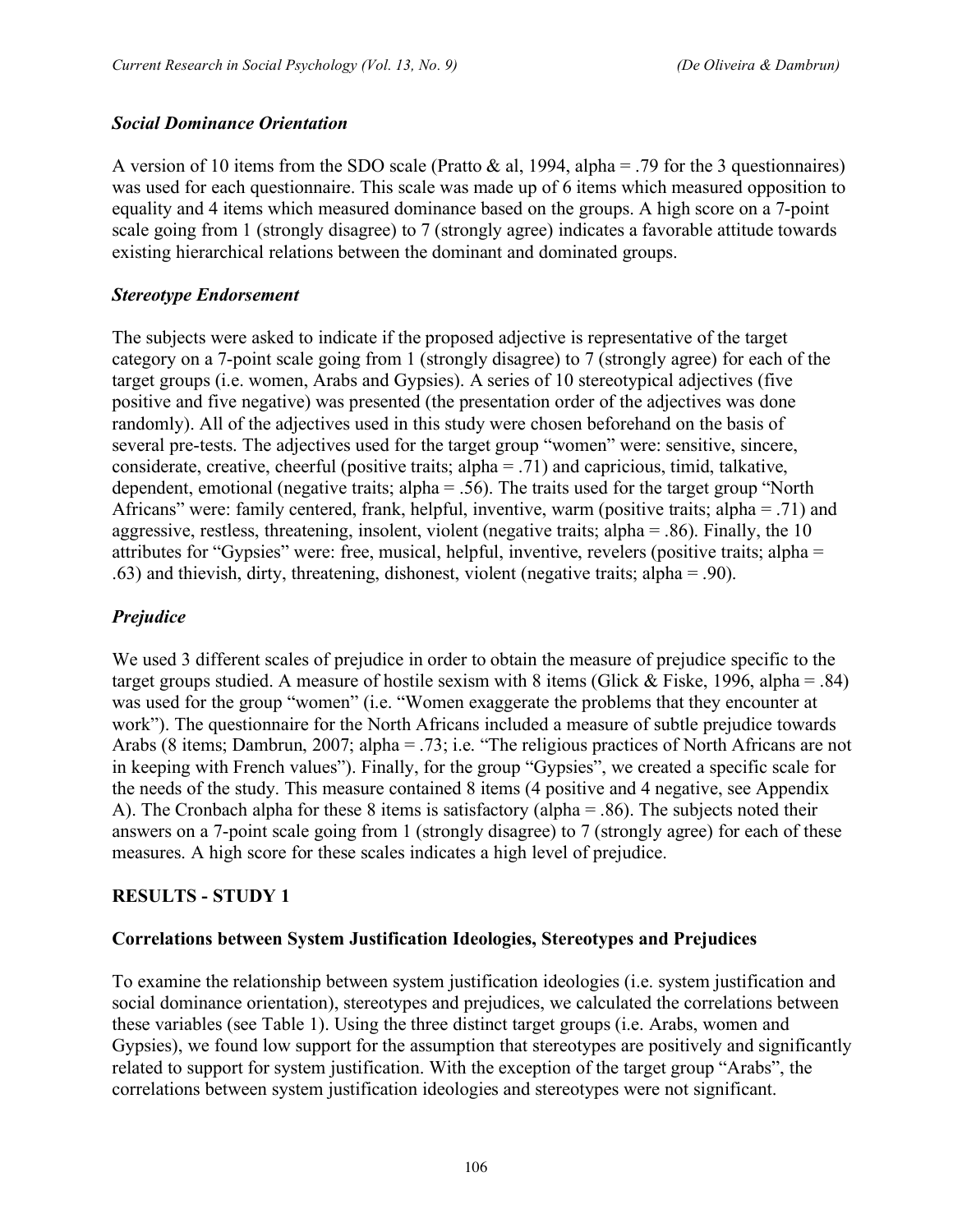Interestingly, the decomposition of stereotypes on the basis of their valence (i.e. positive vs. negative) revealed that the two components were related differently to system justification ideologies. While positive stereotypes were unrelated or *negatively* related to system justification (r ranged from -.28 to -.01), negative stereotypes were modestly but significantly and positively related to system justification ideologies in two cases (i.e. Arabs and women). The more the participants displayed negative stereotypes towards Arabs or women, the more they supported the system (r ranged from .06 to .27). We consistently found significant relations between prejudices and system justification ideologies (r ranged from .21 to .35). Again, the more the participants were prejudiced towards the target groups, the more they justified the system.

|                         | Arabs (Sample 1, $n = 84$ ) |        |          |          |          |  |
|-------------------------|-----------------------------|--------|----------|----------|----------|--|
|                         |                             |        |          |          |          |  |
| 1- System justification |                             |        |          |          |          |  |
| $2 - SDO$               | $.64***$                    |        |          |          |          |  |
| 3- Stereotype           | $.26*$                      | .17    |          |          |          |  |
| 4- Positive stereotype  | $-.01$                      | $-.10$ | $.30**$  |          |          |  |
| 5- Negative stereotype  | $.24*$                      | $.23*$ | $.70***$ | $-47***$ |          |  |
| 6- Prejudice            | $.27*$                      | $.26*$ | $.29**$  | $-47***$ | $.62***$ |  |

**Table 1: Correlations between System Justification Ideologies, Stereotype & Prejudice (Study 1)**

|                         | Women (Sample 2; $n = 88$ ) |          |          |          |       |  |
|-------------------------|-----------------------------|----------|----------|----------|-------|--|
|                         |                             |          |          |          |       |  |
| 1- System justification |                             |          |          |          |       |  |
| $2 - SDO$               | $.42***$                    |          |          |          |       |  |
| 3- Stereotype           |                             | $-.09$   |          |          |       |  |
| 4- Positive stereotype  | $-.10$                      | $-.28**$ | $82***$  |          |       |  |
| 5- Negative stereotype  | $.27*$                      | .10      | $.87***$ | $.45***$ |       |  |
| 6- Prejudice            | $.32**$                     | $.21*$   | $51***$  | $.24*$   | 59*** |  |

|                         | Gypsies (Sample 3; $n = 86$ ) |        |          |           |          |  |
|-------------------------|-------------------------------|--------|----------|-----------|----------|--|
|                         |                               |        |          |           |          |  |
| 1- System justification |                               |        |          |           |          |  |
| $2 - SDO$               | $.44***$                      |        |          |           |          |  |
| 3- Stereotype           | $-.01$                        | .01    |          |           |          |  |
| 4- Positive stereotype  | $-.12$                        | $-.16$ | $.36***$ |           |          |  |
| 5- Negative stereotype  | .06                           | .11    | $.81***$ | $-.25*$   |          |  |
| 6- Prejudice            | $.22*$                        | .35*** | 45***    | $-.36***$ | $.69***$ |  |

\*\*\*  $p < .001$ ; \*\*  $p < .01$ ; \*  $p < .05$ ; Prejudice = Prejudice towards the target group (i.e. Arabs, Women or Gypsies)

# **Are Positive and Negative Stereotypes Complementary**?

To examine the complementary hypothesis, a series of regression analyses was done. Positive and negative stereotype scores were centered at the grand mean and multiplied to obtain the interaction term. The three variables were included in a regression analysis with, firstly, the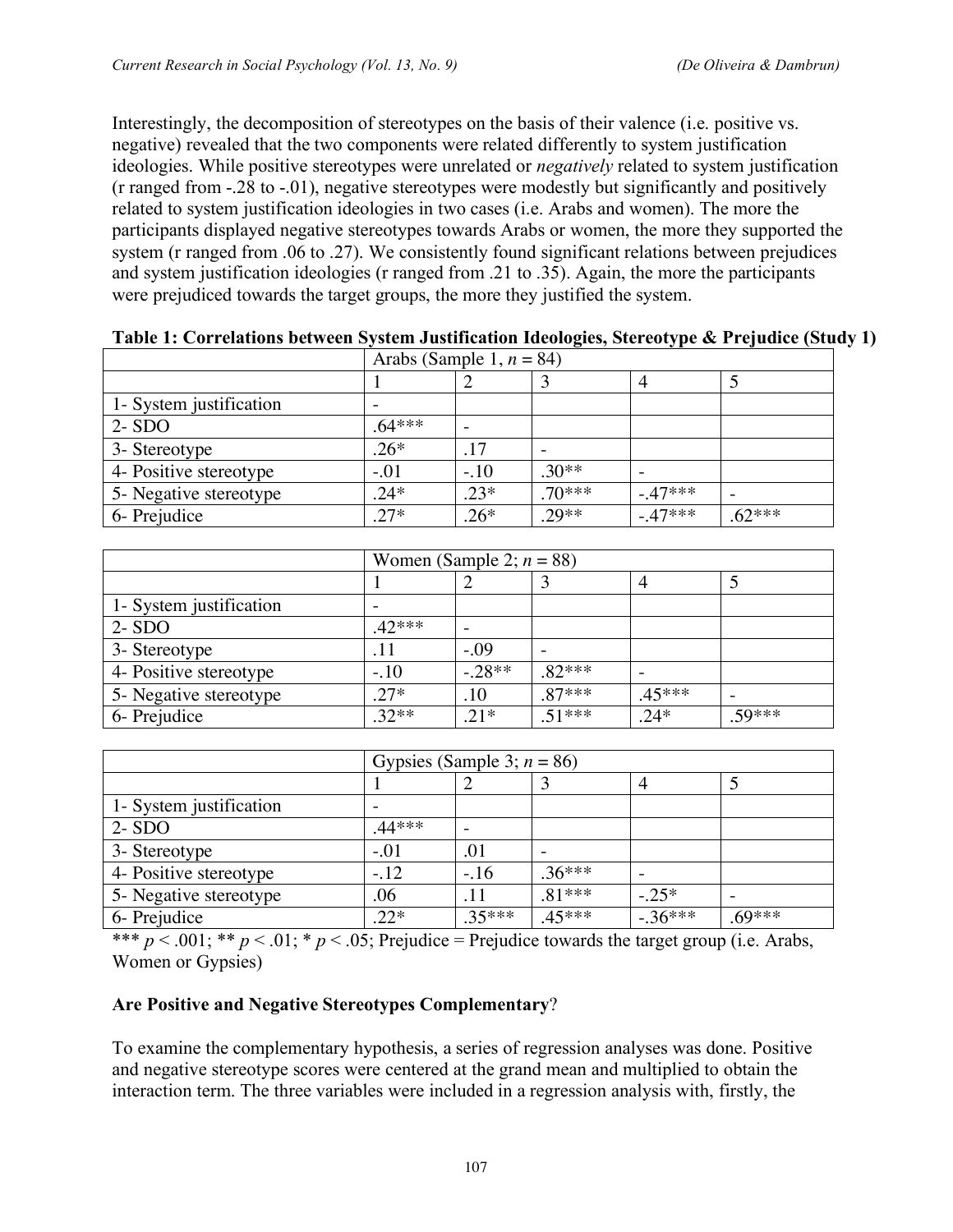system justification scale as a dependent variable and, secondly, with the social dominance orientation scale. The results of this series of analyses are presented in Appendix B. Only a significant interaction showing that those who displayed higher levels of both positive and negative stereotypes were also those who strongly justified the system would support the complementary hypothesis. However, contrary to this assumption, the interaction term was never significant. Thus, we found no support for the complementary hypothesis. In most cases, we found a main effect of negative stereotypes revealing that the more the participants obtained higher scores on this variable, the more they justified the system.

## **DISCUSSION - STUDY 1**

The first study aimed mainly at examining the relation between endorsement of stereotype towards different disadvantaged groups and system justification, and the social arrangements, as they exist. Only one of 6 correlations is significant; the SDO and stereotype endorsement of Arabs show a low but significant correlation ( $r = .26$ ). The five other correlations are very low and not significant. On the other hand, we observe that the relation between stereotypes and legitimation ideologies for each target group differs according to the valence of the stereotype. There is no significant relation between endorsement of positive stereotypes and the need for system justification, only the negative stereotypes are positively and significantly related to the SDO and the system justification scale. In other words, the relation between the adherence to the general stereotype of Arabs and the SDO is misleading insofar as this relation is entirely due to the negative component of the stereotype. Consequently, only this last component of the stereotype appears to have a role in system justification. Our measures of prejudices are positively and significantly correlated each time with the SDO and the system justification scale, corroborating these first results. In short, the more the participants endorse negative stereotypes and/or prejudices, the more they perceive social relations between the groups as legitimate and just. But the negative stereotypes and prejudices have a common valence, both of them being negative. Consequently, the first results suggest that endorsement of negative attitudes towards disadvantaged groups is a factor which has an active role in maintaining the status quo and social inequalities (Pratto & al., 1994; Guimond & al., 2003).

Our second aim was to examine the validity of the complementary hypothesis (Kay  $\&$  Jost, 2003) which states that subjects who endorse both negative and positive stereotypes, are the ones who justify the system the most. Contrary to this hypothesis, the results of this study show that whatever their level of positive stereotype endorsement, those who adhere the most to a negative stereotype are those who justify the system the most. In other words, the results do not lead to confirming the idea that complementary stereotype endorsement would be a factor in system justification. In order to examine the complementary hypothesis more directly, we propose examining the relationship between endorsement of hostile and benevolent sexism and system justification in a second study. If benevolent and hostile sexism emerge and combine to function as a contribution to a justification and a legitimation of inequalities between men and women, we should observe that the subjects who adhere the most to the benevolent and hostile sexism combination are also those who justify the system the most.

These first results do not confirm the assumption that stereotypes would be tools of system justification in a general way. However, it is possible that the absence of a relation, which is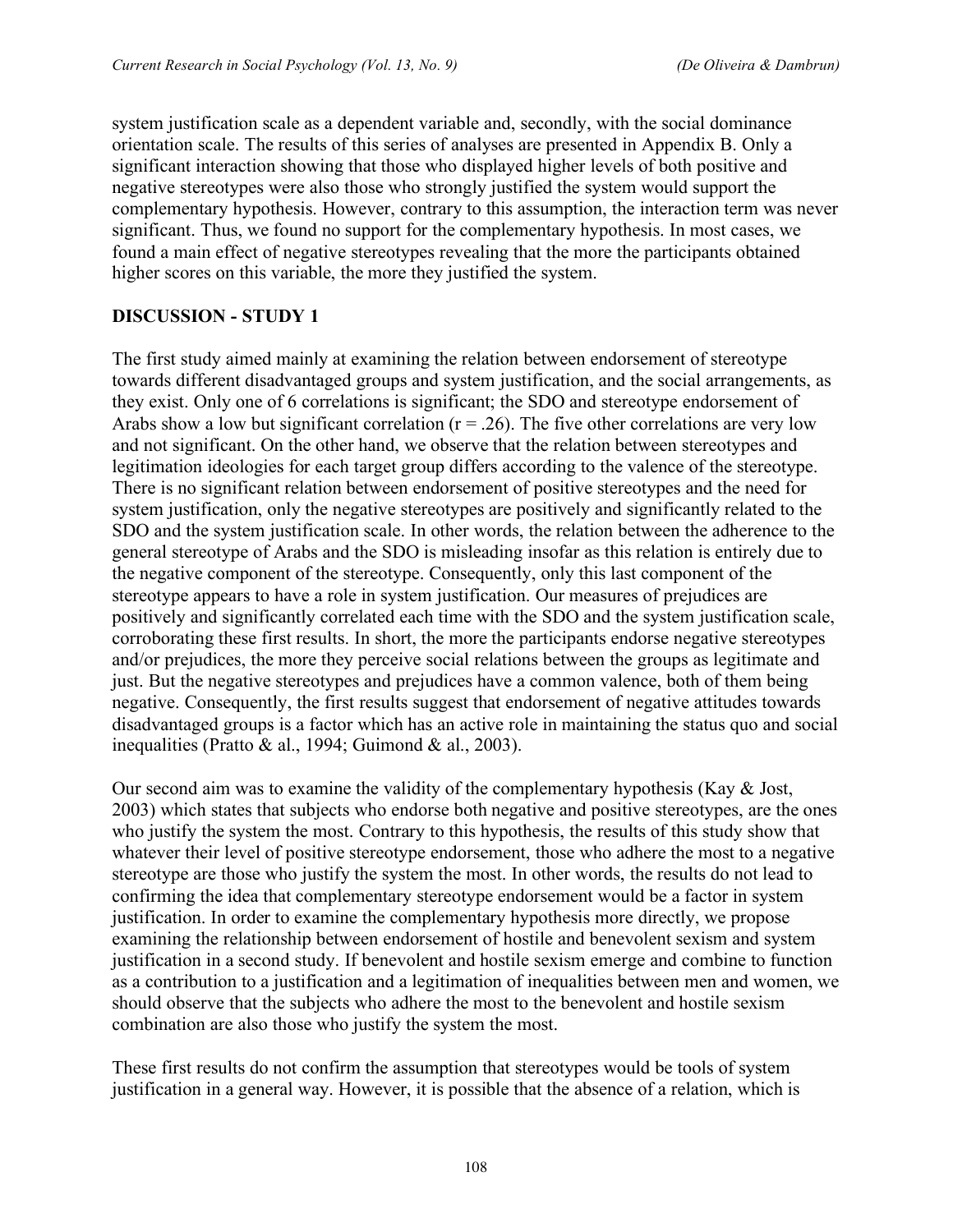generally observed between our measures of stereotypes and system justification, is due to their lack of contextual factors. Indeed, we can note a certain discrepancy between our measures of stereotypes and legitimation. While our measures of stereotypes and prejudices are specific for the targets used, the SDO uses the term "group" in general and the justification system scale is contextualized on an economic level and also uses general terms such as "system" or "social class". It is thus possible that the discrepancy between our measures at least partly explains the lack of relation between the stereotypes and system justification. Consequently, it is important to replicate these results by contextualizing and specifying more our measures of justification. In order to verify this methodological limit, we carried out a new study by incorporating a specific measure of system justification in our questionnaire (see for example, Jost & Kay, 2005). Secondly, we measured agentic and communal stereotypes in addition to positive and negative stereotypes. As we have previously seen, several works suggest that these stereotypes emerge in order to explain and to justify the distribution of social roles, and thereby maintain the status quo (Eagly & Stephen, 1984; Hoffman & Hurst, 1990; Jackman, 1994; Jost & Banaji, 1994). It is possible that the absence of a relation between system justification and stereotypes is due to their content. Theoretically, by incorporating agentic and communal traits in our questionnaire, we maximize our chances of establishing a relation between the two constructs. Indeed, if the agentic and communal stereotypes emerge in order to furnish system justification, adherence to them should be strongly related to a desire for the justification of inequalities.

# **METHOD - STUDY 2**

## **Participants**

282 first year psychology students at the University of Blaise Pascal in Clermont-Ferrand participated in this study. The average age of this sample was 19.2 years.

#### **Procedure**

The protocol here was similar to the one used in study 1. A questionnaire presented as being anonymous was distributed at random to each student in a lecture hall. The target groups studied were women ( $N = 85$ ), Arabs ( $N = 94$ ) and the poor ( $N = 103$ ).

#### **Questionnaire**

The questionnaire was composed of three principal measures: a measure of stereotype, a specific system justification scale and a measure of prejudices towards stigmatized groups.

#### *Specific System Justification*

In order to examine more accurately the need to justify the system and inequalities between the social groups, we used measures of justification specific to the proposed target groups. For the group "women", the questionnaire included a translated version of the justification system scale of the specific type proposed by Jost and Kay (2005). The subjects indicated their degree of agreement to statements (i.e. "As a rule, the relations between men and women are just") on a 7 point scale. The analysis of reliability indicates a Cronbach alpha of .60, which is similar to that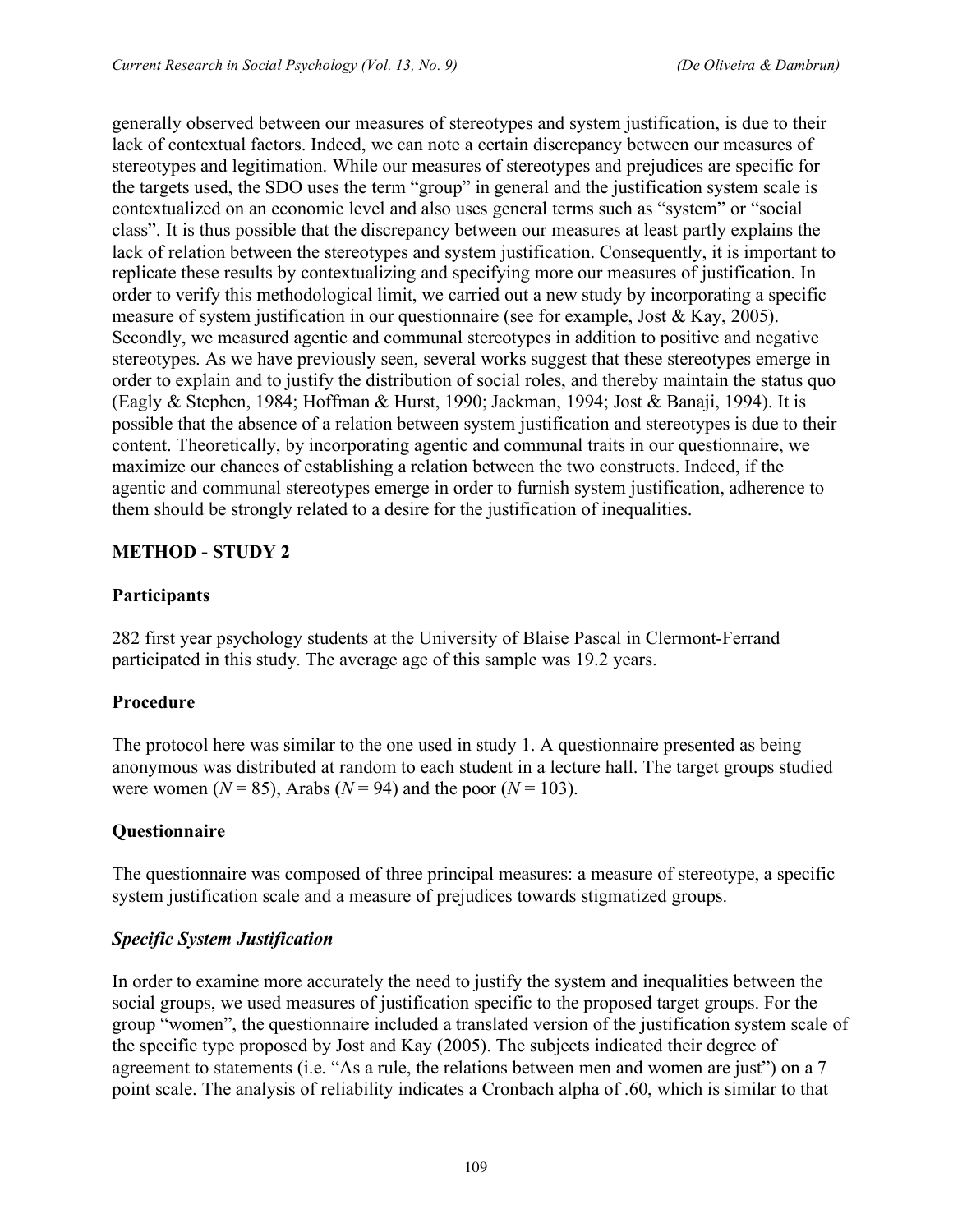obtained by the American version (alpha = .62, Jost & Kay, 2005). For the group "Arabs", we used Jost and Kay's scale as a basis by adapting it to the relations between the French and foreigners (i.e. "As a rule, you find that society is unjust to foreigners", see Appendix D for the complete scale). The analysis of reliability reveals a satisfactory Cronbach alpha (alpha = .71). Finally, for the group "the poor", we conserved our economic system justification measure from study 1 (Jost & Thompson, 2000; alpha = .60). A high score on the set of these specific system justification scales indicates that the subject perceives inequalities between the groups as normal and justified.

#### *Stereotype Endorsement*

When complementing the positive and negative stereotypical adjectives related to certain social groups, it appeared necessary to add a series of 5 agentic traits (confident, competent, combative, responsible, ambitious) and 5 communal traits (sociable, considerate, understanding, warm, helpful), (Jost & Kay, 2005). The results of the analyses of reliability indicate a satisfactory Cronbach alpha for the series of agentic and communal traits for each of the questionnaires (.70  $\le$ alpha ≤ .80). We used the same adjectives as in study 1 (.57 ≤ alpha ≤ .91) for the positive and negative traits regarding women and Arabs, while the adjectives used for our new target group "the poor" were: happy, honest, helpful, sociable, warm (positive traits, alpha = .71) and dishonest, lazy, opportunist, dependent, unhappy (negative traits,  $alpha = .57$ ). The subjects were asked to indicate the extent to which they considered the 20 adjectives proposed (5 positive traits, 5 negative traits, 5 agentic traits and 5 communal traits) as being representative of the target category.

## *Prejudice*

Concerning our measure of prejudices, we conserved our scale of subtle prejudices towards Arabs (alpha = .73; Dambrun, 2007). For this new study, our measure of prejudices towards women contained a series of 4 items of hostile sexism (alpha = .65; i.e. "Women are easily offended") and 4 items of benevolent sexism (alpha = .72; i.e. "A lot of women are chaste unlike few men") that were developed by Glick and Fiske (1996). Finally, the questionnaire for the group "the poor" contained a scale of 8 items of prejudice towards the poor (4 positive and 4 negative; i.e. "The poor have only themselves to blame, they are responsible for their situation") developed by Gatto, Dambrun, Kerbrat, and De Oliveira (2007). The internal reliability of this scale is satisfactory (alpha = .72).

#### **RESULTS - STUDY 2**

#### **Correlations between Specific System Justification and Various Dependent Measures**

#### *Stereotype and Prejudice*

We found low correlations between the measure of specific system justification and the various measures of stereotypes (see Table 2). With the exception of the poor as a target group, the correlations between these variables were not significant. Again, we found support for dissociation between the positive and negative components of stereotypes. While positive stereotypes were not related or *negatively* related (see Arabs) to specific system justification (r ranged from -.33 to -.04), the more the participants endorsed negative stereotypes, the more they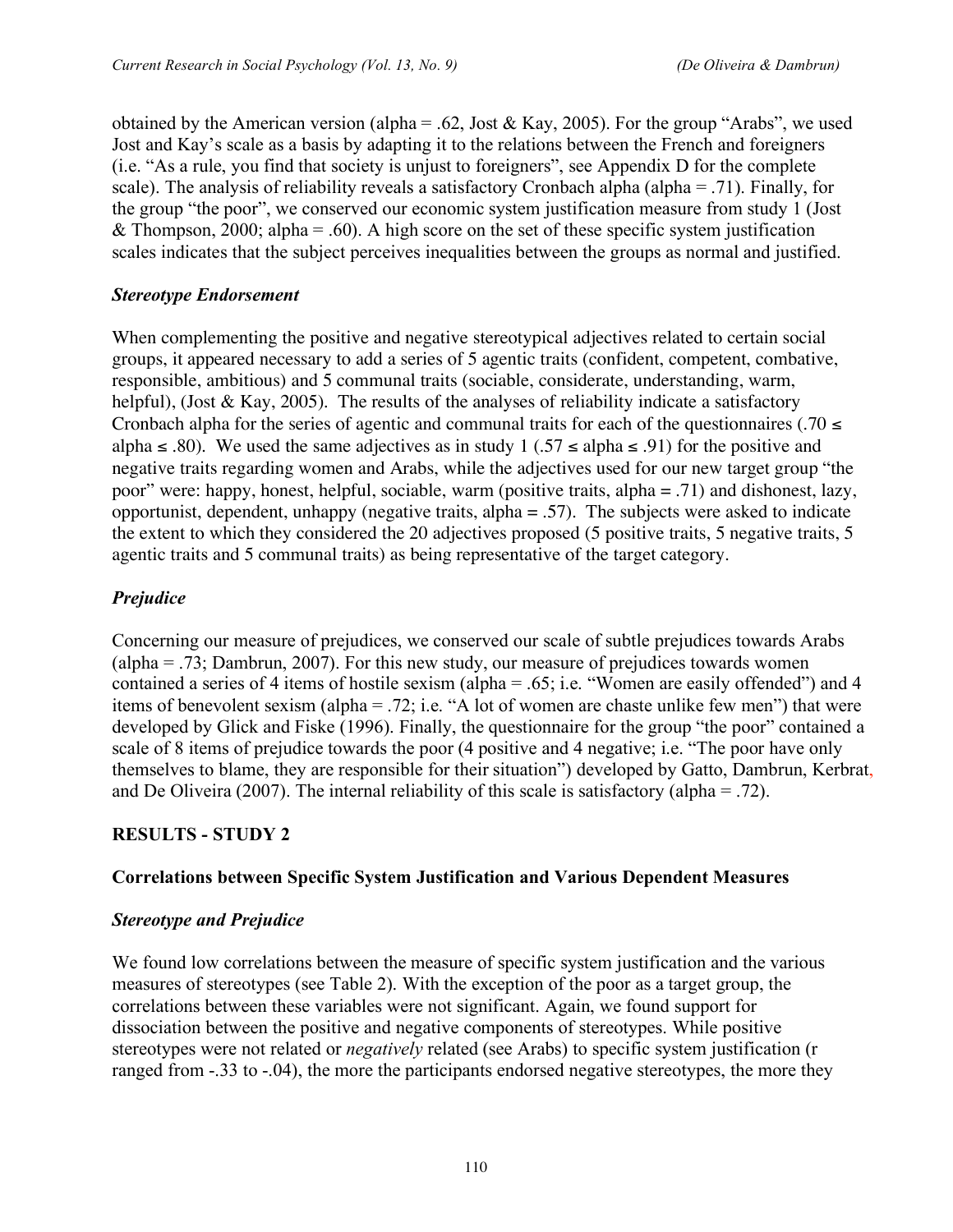justified the system (r ranged from .26 to .33). Finally, prejudices were always positively and significantly related to specific system justification (r ranged from .29 to .37).

|                                  | Arabs (Sample 1, $n = 94$ ) |          |           |           |          |          |  |
|----------------------------------|-----------------------------|----------|-----------|-----------|----------|----------|--|
|                                  |                             |          |           |           |          | 6        |  |
| 1- Specific system justification |                             |          |           |           |          |          |  |
| 2- Stereotype                    | .06                         |          |           |           |          |          |  |
| 3- Positive stereotype           | $-.33***$                   | .18      |           |           |          |          |  |
| 4- Negative stereotype           | $.29**$                     | $.69***$ | $-.58***$ |           |          |          |  |
| 5- Agentic                       | $-.23*$                     | $-.02$   | $.55***$  | $-.41***$ |          |          |  |
| 6- Communal                      | $-.28**$                    | .01      | $.85***$  | $-.61***$ | $.63***$ |          |  |
| 7- Prejudice                     | $.34***$                    | 33***    | $-.49***$ | $.63***$  | $-.26*$  | $-46***$ |  |

|                                  | The Poor (Sample 3, $n = 103$ ) |          |          |           |          |         |
|----------------------------------|---------------------------------|----------|----------|-----------|----------|---------|
|                                  |                                 |          |          | 4         | 5        | 6       |
| 1- Specific system justification | $\overline{\phantom{a}}$        |          |          |           |          |         |
| 2- Stereotype                    | $.22*$                          |          |          |           |          |         |
| 3- Positive stereotype           | $-14$                           | .38***   |          |           |          |         |
| 4- Negative stereotype           | $33***$                         | $.65***$ | $-45***$ |           |          |         |
| 5- Agentic                       | $-.25*$                         | .16      | $.51***$ | $-.26**$  |          |         |
| 6- Communal                      | $-.27**$                        | $.27**$  | $.89***$ | $-.47***$ | $.57***$ |         |
| 7- Prejudice                     | $.29**$                         | $.35***$ | $-.16$   | $.47***$  | $-.21*$  | $-.23*$ |

| Women (Sample 2; $n = 85$ ) |          |          |          |         |          |         |          |        |
|-----------------------------|----------|----------|----------|---------|----------|---------|----------|--------|
|                             |          |          | 3        | 4       | 5        | 6       | 7        | 8      |
| 1- Specific system          |          |          |          |         |          |         |          |        |
| justification               |          |          |          |         |          |         |          |        |
| 2- Stereotype               | .15      |          |          |         |          |         |          |        |
| 3- Positive stereotype      | $-.04$   | $77***$  |          |         |          |         |          |        |
| 4- Negative stereotype      | $.26*$   | $.82***$ | $.28*$   |         |          |         |          |        |
| 5- Agentic                  | $-.11$   | $.37***$ | $.58***$ | .03     |          |         |          |        |
| 6- Communal                 | $-.05$   | $.73***$ | $.96***$ | $.24*$  | $.63***$ |         |          |        |
| 7- Prejudice (sexism)       | $37***$  | $.27*$   | .08      | $.34**$ | $-.04$   | .08     |          |        |
| 8- Benevolent sexism        | $.20+$   | $.31**$  | $.30**$  | $.21+$  | .20      | $.31**$ | $.84***$ |        |
| 9- Hostile sexism           | $.44***$ | .13      | $-.09$   | $.27*$  | $-.13$   | $-.10$  | $.72***$ | $.27*$ |

\*\*\*  $p < .001$ ; \*\*  $p < .01$ ; \*  $p < .05$ ; +  $p < .10$ ; Prejudice = Prejudice towards the target group (i.e. Arabs, Women or the Poor)

# *Agentic and Communal Traits*

With the exception of the target group "women", both agentic and communal traits were *negatively* and significantly correlated to specific system justification (r ranged from -.05 to -.28, see Table 2). The more the participants attributed agentic or communal traits to Arabs or the poor, the less they supported the system. Both categories of attributes were strongly and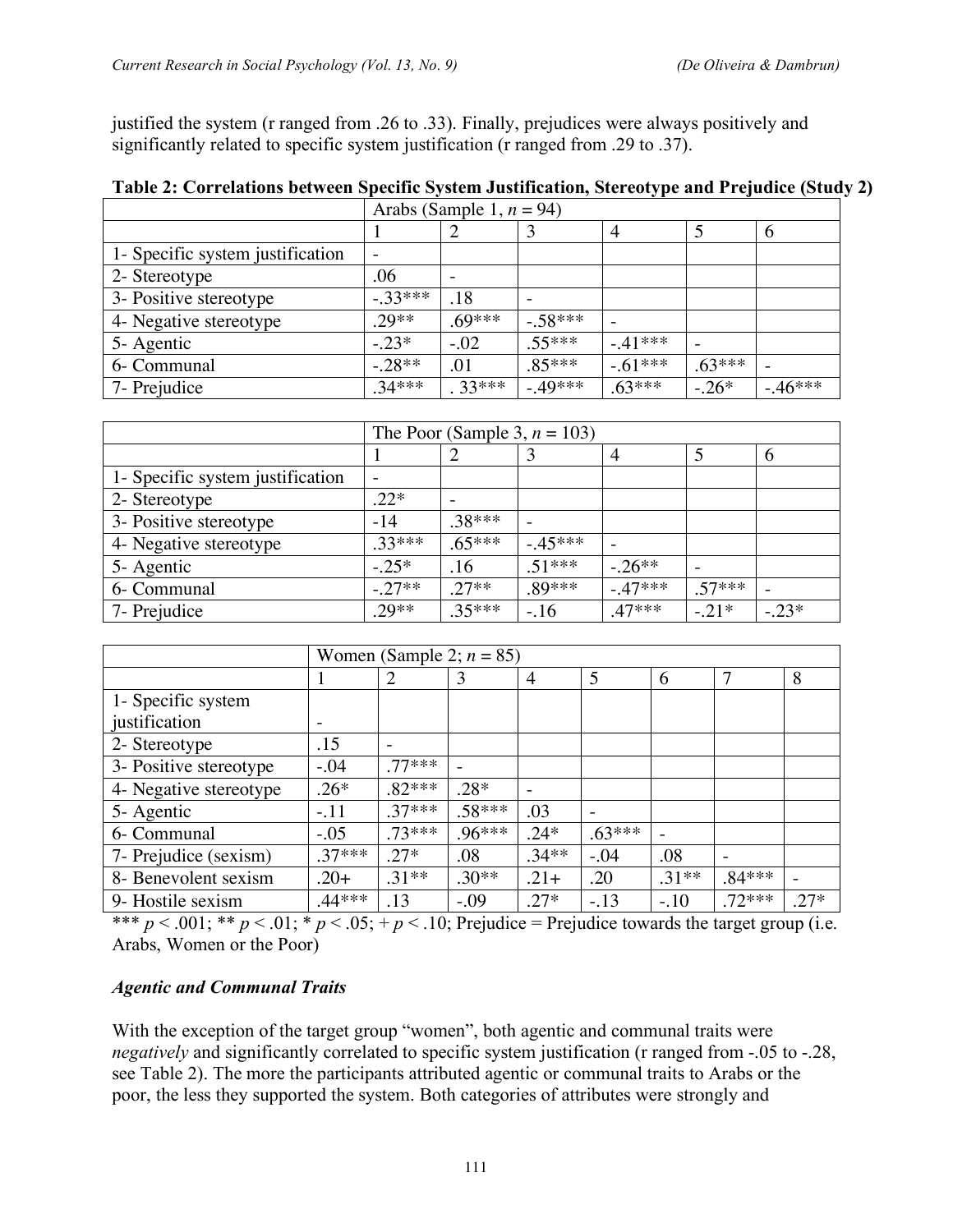positively related to the positive component of stereotypes, and strongly and negatively correlated to negative stereotypes and prejudices.

## *Benevolent and Hostile Sexism*

While the benevolent component of sexism was only marginally related to the measure of specific system justification, the latter was significantly correlated to the hostile component (see Table 2). When both the benevolent and hostile components of sexism were simultaneously entered in a regression analysis with the measure of specific system justification as the dependent variable, only the effect of hostile sexism still remained significant ( $\beta$  = .415,  $p$  < .001). Confirming the relatively spurious relation between the benevolent component and system justification, the effect of benevolent sexism disappeared ( $\beta$  = .086, *t* < 1).

## **Testing the Complementary Hypothesis with Various Measures**

As shown in Appendix D, we tested the complementary hypothesis by using various measures. The first method was identical to the one used in study 1. We calculated the interaction term between positive and negative stereotypes and entered the three variables in a regression analysis with specific system justification as the dependent variable. Secondly, and only for the second sample (i.e. the target group "women"), we tested the effect of the interaction term between benevolent and hostile sexism on specific system justification. Contrary to the complementary hypothesis, we found no support for the assumption that the endorsement of positive and negative stereotypes is complementary, nor is endorsement of benevolent and hostile sexism.

# **DISCUSSION - STUDY 2**

The results of the second study show that only the participants who have negative stereotypes and prejudices towards certain disadvantaged social groups believe that society is just and equitable towards these groups. Indeed, endorsement of positive stereotypes, and also of agentic and communal stereotypes, is either unrelated (target: women), or it is related in a negative manner with our measures of specific system justification (targets: the poor, Arabs). In this last case, the more the participants attributed agentic or communal characteristics, the *less* they tended to desire maintaining the status quo. Previous research has argued that agentic and communal stereotypes are complementary and often inversely related (Glick & Fiske, 2001; Jost & Kay, 2005). Contrary to this assumption, these stereotypes were positively related to each other, and they correlated in the same direction with system justification beliefs in the present study. In our view, because both agentic and communal traits are positive in their contents, they share a common part of variance. Consistently, both were positively and significantly related to the measure of positive stereotyping. Thus, it seems that endorsement of positive stereotypes, including communal and agentic ones, does not provide support for system justification. On the contrary, they are associated with the defense of minority groups against an unequal and unfair system.

Regarding the relation between benevolent sexism, hostile sexism and system justification, here again only the negative component (i.e. hostile sexism) is positively and significantly related to system justification.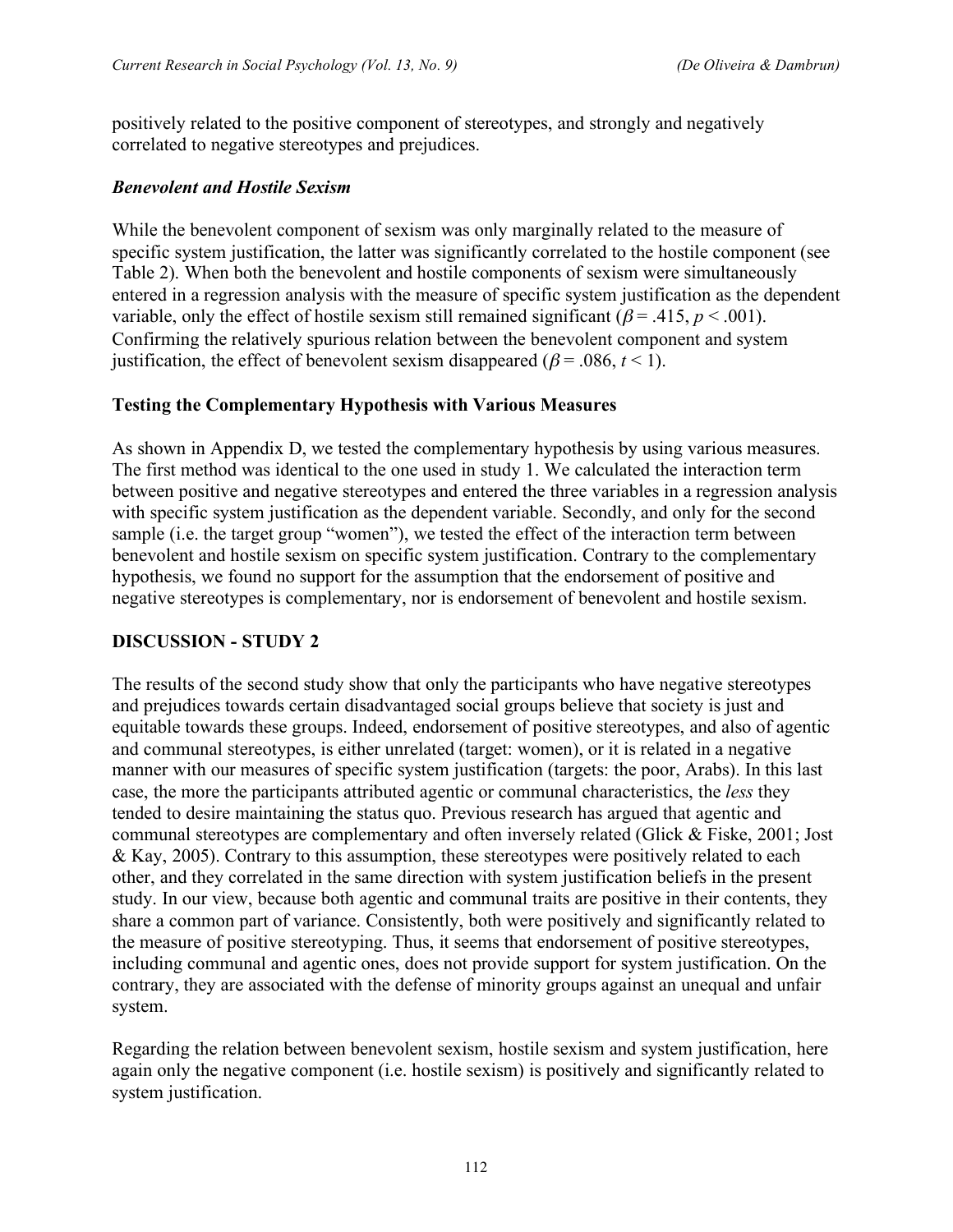Finally, the complementary hypothesis of social stereotypes is once again unsupported by these results. For each of our target groups, the participants who simultaneously endorsed positive and negative stereotypes were not those who justified inequalities the most. Likewise, those who endorsed benevolent sexism and hostile sexism in a complementary manner were not necessarily defenders of the anti-egalitarian system. The interaction effect between the two forms of sexism on the measure of social justification is quasi null. Indeed, only the subjects who endorsed hostile sexism supported and justified the system.

In conclusion, the methodological limits attributed to study 1 do not appear to be responsible for the absence of a link between stereotype endorsement on one hand, and system justification on the other hand.

#### **GENERAL DISCUSSION**

Several works suggest that our hierarchical societies are perpetuated by the influence of ideologies and myths. These myths serve an ideological function of maintaining relations of domination between groups, by making it possible to render legitimate, even natural, the differences in social values in our societies. In their paper, Jost and Banaji (1994) attribute this function of legitimation to social stereotypes. These would result from the need to explain the existing arrangements such as social and economic systems or the differences in status, power or material means. The stereotypes thus make it possible to justify the system. The aim of our research was to examine the validity of this assumption and to examine the extent to which endorsement of stereotypes towards different stigmatized groups was related to the need to justify the system. All the stereotypes did not seem to have the function of maintaining and justifying social arrangements (see Jost and Banaji, 1994). Indeed, we observe that stereotype endorsement in general is not correlated to measures of system justification (study 1: measure of economic system justification and measure of social dominance orientation; study 2: measure of specific system justification). More exactly, the relation between stereotypes and our measures of justification differ according to the type and the valence of the adjectives proposed. The endorsement of positive social stereotypes or of communal stereotypes regarding disadvantaged groups does not inevitably lead individuals to desire maintaining the status quo, it is sometimes even the opposite. The more individuals will attribute communal characteristics (warm, sociable…) to dominated groups, the more they will consider society as being unjust towards these groups. This is contrary to the preceding research which presupposes that, by their content, social stereotypes facilitate the rationalization of inequalities in society on one hand by explaining the social positions and roles associated with the dominated groups (Conway, Pizzamiglio, & Mount, 1996; Hoffman & Hurst, 1990; Jost & Banaji, 1994) and, on the other hand, by gratifying certain social groups on socially important aspects as was proposed by Jackman (1994). These works, however, are not directly based on measures of justification, our data offers a new empirical support for determining the extent to which stereotypes are tools of system legitimation.

We also attempted to test the complementary effect of stereotypes on the rationalization of unequal social relationships across these two studies. This hypothesis, which was recently proposed by Kay and Jost (2003), makes the assumption that social groups are often described as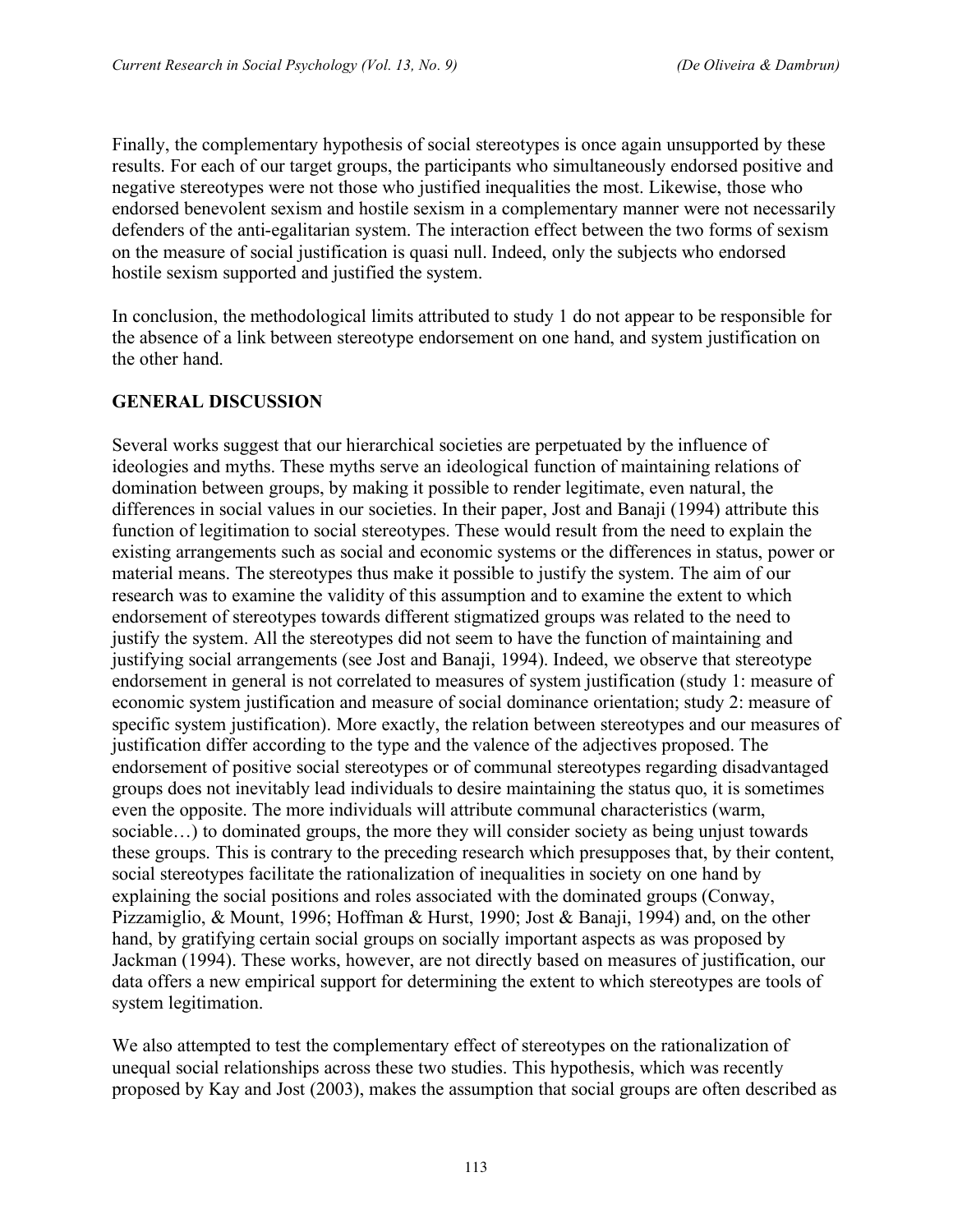having both certain qualities and certain faults, which makes it possible to justify the distribution of social roles. We then examined if the participants who strongly described the disadvantaged groups with positive and negative adjectives or expressed hostile or benevolent sexism towards women, justified the system more than the participants who adhered to none or to only one of these stereotypes, or to only one of the two types of sexism. The results obtained do not provide support for this assumption. The data is not in contradiction with the works of Jost and Kay (2005), but it indicates that the conscious endorsement of stereotypes regarding women or foreigners is not necessarily a factor in maintaining the status quo. We suggest that it is important to distinguish stereotypes according to their positive or negative valence in order to better understand their effect on system justification. Indeed, in our two studies, it appears that it is the endorsement of negative stereotypes and prejudices towards the target groups in particular which permits one to legitimize social or economic inequalities. The individuals who hold rather negative ideas or attitudes regarding women, Gypsies, the poor or North Africans, are also those who believe that society is equitable towards these disadvantaged groups. These results agree with several works which propose that racism, sexism, ethnic prejudices and negative stereotypes are a means of legitimizing social discrimination and thereby maintaining inequalities (Crocker, Major & Steele, 1998; Dambrun, Taylor, McDonald, Crush, & Méot, 2006; Pratto, et al., 1994; Sidanius & Pratto, 1999). Contrary to positive stereotypes (communal and agentic), endorsement of both negative stereotypes and prejudices directly affects the perception of the legitimacy of the system and operates in a conscious manner. As for the other ideologies which favor maintaining inequalities (i.e. meritocracy, capitalism, belief in a just world, nationalism), the stigmatization of disadvantaged groups is directly related to the propensity of individuals to justify and legitimize relationships of domination as well as social inequalities.

These results are not fully inconsistent with the cognitive approach proposed by Jost and Kay to study the effect of stereotypes on system justification. As opposed to their works, we studied if personal endorsement of social stereotypes was a factor in maintaining the status quo by using data based on a conscious level. The absence of correlation between stereotype endorsement and system justification in general could then be due to the fact that stereotypes operate in a relatively unconscious manner. Thus, it would be relevant to replicate the present study with implicit measures of stereotypes instead of explicit ones. In their studies, Kay and Jost (2003) propose that "The lack of correlations between personal endorsement and system justification suggests that merely reminding people of culturally prevalent stereotypes may be sufficient to trigger an increase in system justification" (p. 21). While we agree with this approach, our data indicates on one hand that personal and, hence conscious, endorsement of negative stereotypes towards the target groups operates in a direct manner on maintaining the status quo and, on the other hand, that endorsement of both communal and agentic stereotypes (towards Arabs or the poor) produces effects which are contrary to those observed by simple exposure to stereotypes. Indeed, the more the individuals describe these target groups as being honest or warm, the *less* they consider the system as just and equitable towards these groups. Thus, positive and negative stereotypes are related in an opposite direction to system justification, resulting in a null effect of stereotype endorsement on system justification ideologies. Consequently, future research is necessary to examine more precisely what are the mechanisms that permit stereotypes to uphold the system. Is it because of their contents and their more or less unconscious character that the effect of stereotypes on maintaining the status quo differs?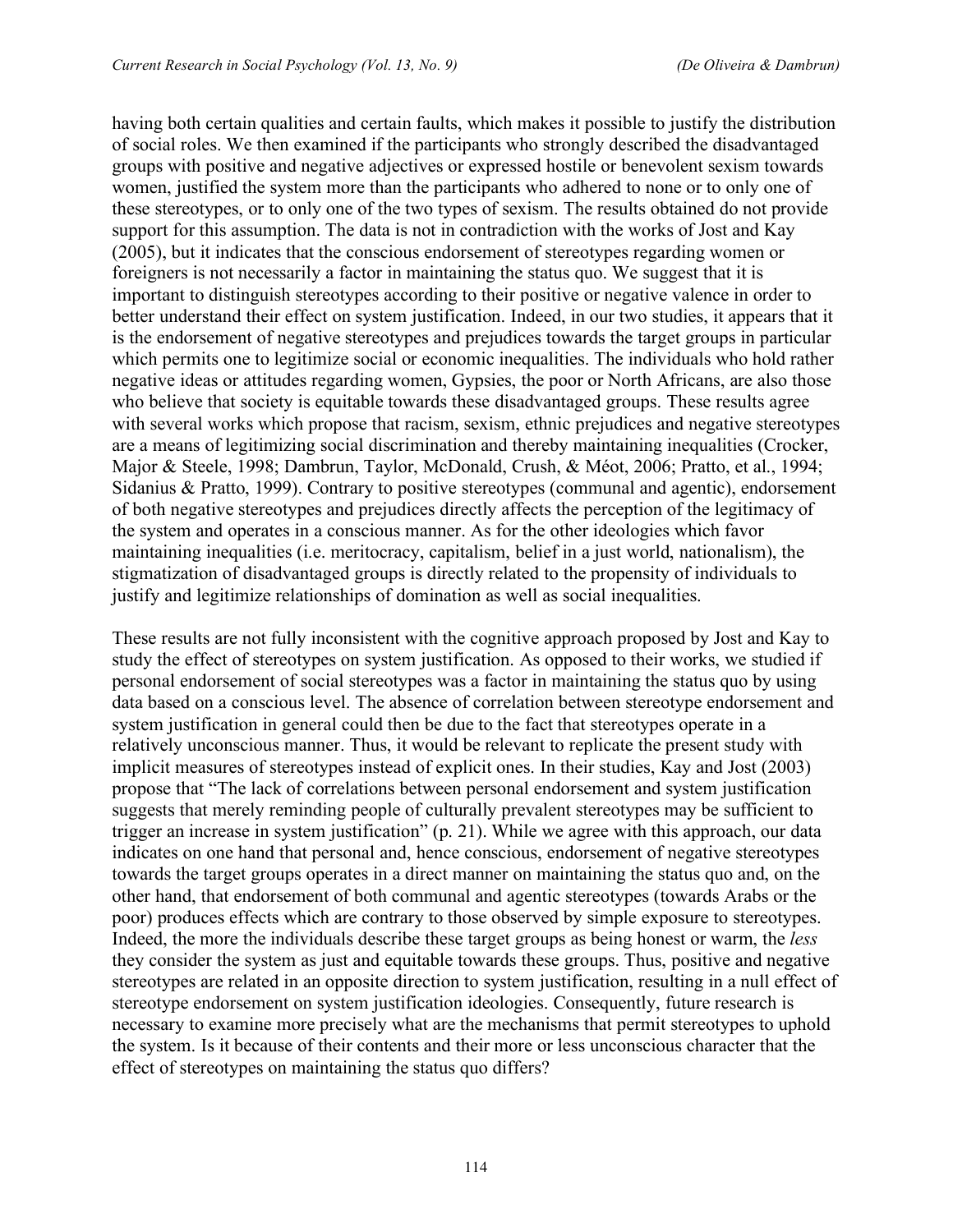Concerning the limitations of the current research, firstly, the present samples of college students limit the generalizability of the results. Future investigators may want to examine the validity of our findings using a more representative sample. Secondly, according to Jost, Banaji and Nosek (2004), people should have a general need to justify the existing social order. However, as suggested by an anonymous reviewer, it would be interesting to examine how perceived inequality between social groups moderates the relationship between stereotype endorsement and system justification; only those who perceive inequality would be motivated to justify the system through the use of stereotypes. Thirdly, as argued by Kay, Jost and Young (2005), "threats directed at the existing social system stimulate increased efforts at justifying the status quo" (p. 241). Consistently, they demonstrated that following a threat to the social system, participants tended to justify the status quo. Thus, in the absence of a threat to the system or one's group, stereotype endorsement might correlate most strongly with prejudice. However, when the system or one's group is threatened, it is possible that conscious stereotypes -either positive or negativewould then be used to explain social inequalities and to justify the system. These possibilities should be examined in future research.

In conclusion, we would like to emphasize the implications of the present findings for the understanding of ideologies. The fact that the affective component (i.e. prejudice) rather than the cognitive component of attitudes (i.e. stereotype) is related to system justifying ideologies suggests that ideology may be more influenced by affective factors than by cognitive ones. While many psychologists and sociologists often conceive ideology primarily in terms of both cognitive construct and processes (Shils, 1968), our results also suggest the necessity to consider the affective nature of ideology. Likewise, Fine & Sandstrom (1993) proposed that ideologies are not purely cognitive, but also depend on emotional responses. They wrote: "Ideology expresses the transformations of feelings, known through images and metaphors, into beliefs about social system. People understand ideology through emotional experiences that help them make sense of the world. Through ideology, emotional reactions are generalized beyond their situated contexts. This statement does not deny the analytical component of ideology, but only emphasizes that emotions are central." (p. 29). In this perspective, the data of the present study provides an empirical support for the view that affective processes underlie ideology.

# **REFERENCES**

Aron, R. (1965/1998). *Essai sur les libertés*. Hachette Littératures.

Bargh, J. A., Chen, M. & Burrows, L. (1996). Automaticity of social behavior: Direct effects of trait construct and stereotype activation on action. *Journal of Personality and Social Psychology*, 71, 230-244.

Bourdieu, P., & Passeron, J.-C (1970). *La reproduction*. Paris: Éditions de Minuit.

Conway, M., Pizzamiglio, M. T., & Mount, L. (1996). Status, communality, and agency: Implications for stereotypes of gender and other groups. *Journal of Personality and Social Psychology*, 71, 25-38.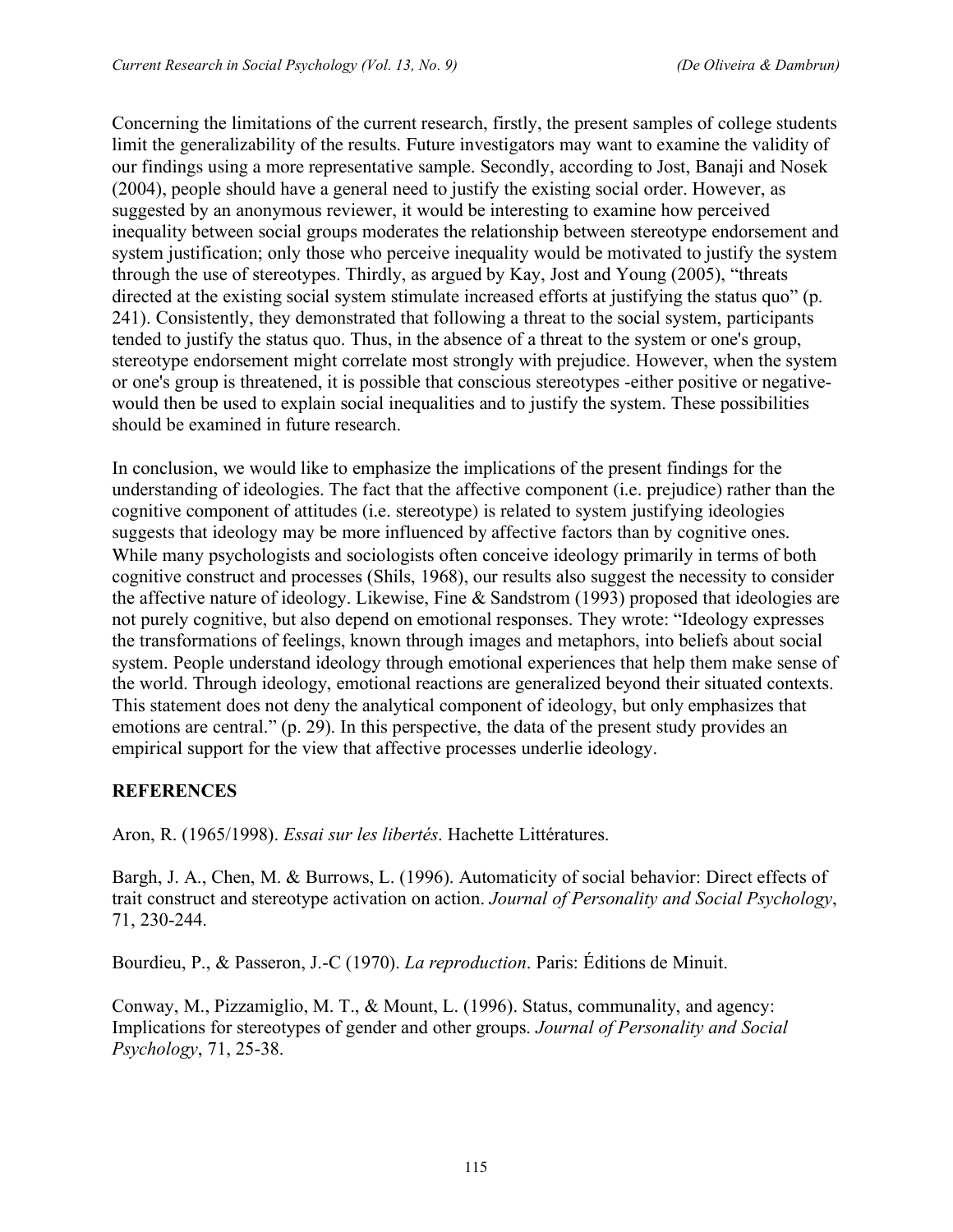Crandall, C. S. (1994). Prejudice against fat people: Ideology and self-interest. *Journal of Personality and Social Psychology,* 66, 882-894.

Crocker, J., Major, B., & Steele, C. (1998). *Social stigma*. In D. Gilbert, S. Fiske, & G. Lindzey (Eds), Handbook of Social Psychology (4th ed., pp. 504-543). Boston: McGraw-Hill.

Dambrun, M. (2007). Understanding the relationship between racial prejudice and support for the death penalty: The racist punitive bias hypothesis. *Social Justice Research*, *20*, 228-249.

Dambrun, M., Guimond, S., & Duarte, S. (2002). The impact of hierarchy-enhancing vs. attenuating academic major on stereotyping: The mediating role of perceived social norm. *Current Research in Social Psychology*, *7*, 114-136.

Dambrun, M., Taylor, D.M., McDonald, D.A., Crush, J., & Méot, A. (2006). The relative deprivation-gratification continuum and the attitudes of South Africans towards immigrants: A test of the V-curve hypothesis*. Journal of Personality and Social Psychology*, *91*, 1032-1044.

Devine, P (1989). Stereotypes and prejudice: Their automatic and controlled components. *Journal of Personality and Social Psychology*, *56*, 5-18.

Eagly, A., & Steffen, V. (1984). Gender stereotypes stem from the distribution of women and men into social roles. *Journal of Personality and Social Psychology*, *46*, 735-754.

Fein, S. & Spencer, J. (1997). Prejudice as self-image maintenance: Affirming the self through derogating others. *Journal of Personality and Social Psychology,* 73, 31-44.

Fine, G. A., & Sandstrom, K. (1993). Ideology in action: A pragmatic approach to a contested concept. *Sociological Theory*, *11*, 21-38.

Foucault, M. (2001). *Dits et Ecrits, tome 2:1976-1988*. Quarto Gallimard.

Gatto, J., Dambrun, M., Kerbrat, C. & De Oliveira, P. (2007). Prejudice in the police: On the processes mediating the effects of selection and group socialization. *Manuscript submitted for publication*.

Glick, P., & Fiske, S.T. (1996). The Ambivalent Sexism Inventory: Differentiating hostile and benevolent sexism. *Journal of Personality and Social Psychology*, *70*, 491-512.

Glick, P., & Fiske, S.T. (2001b). Ambivalent stereotypes as legitimizing ideologies: Differentiating paternalistic and envious prejudice. In J. Jost & B. Major (Eds.). *The Psychology of Legitimacy* (pp. 278-306). Cambridge, England: Cambridge University Press.

Guimond, S. (2004). Lutter contre le racisme et le sexisme en milieu scolaire. In M-C Toczek & D. Martinot (Eds), *Le défi éducatif*. Edition Armand Colin.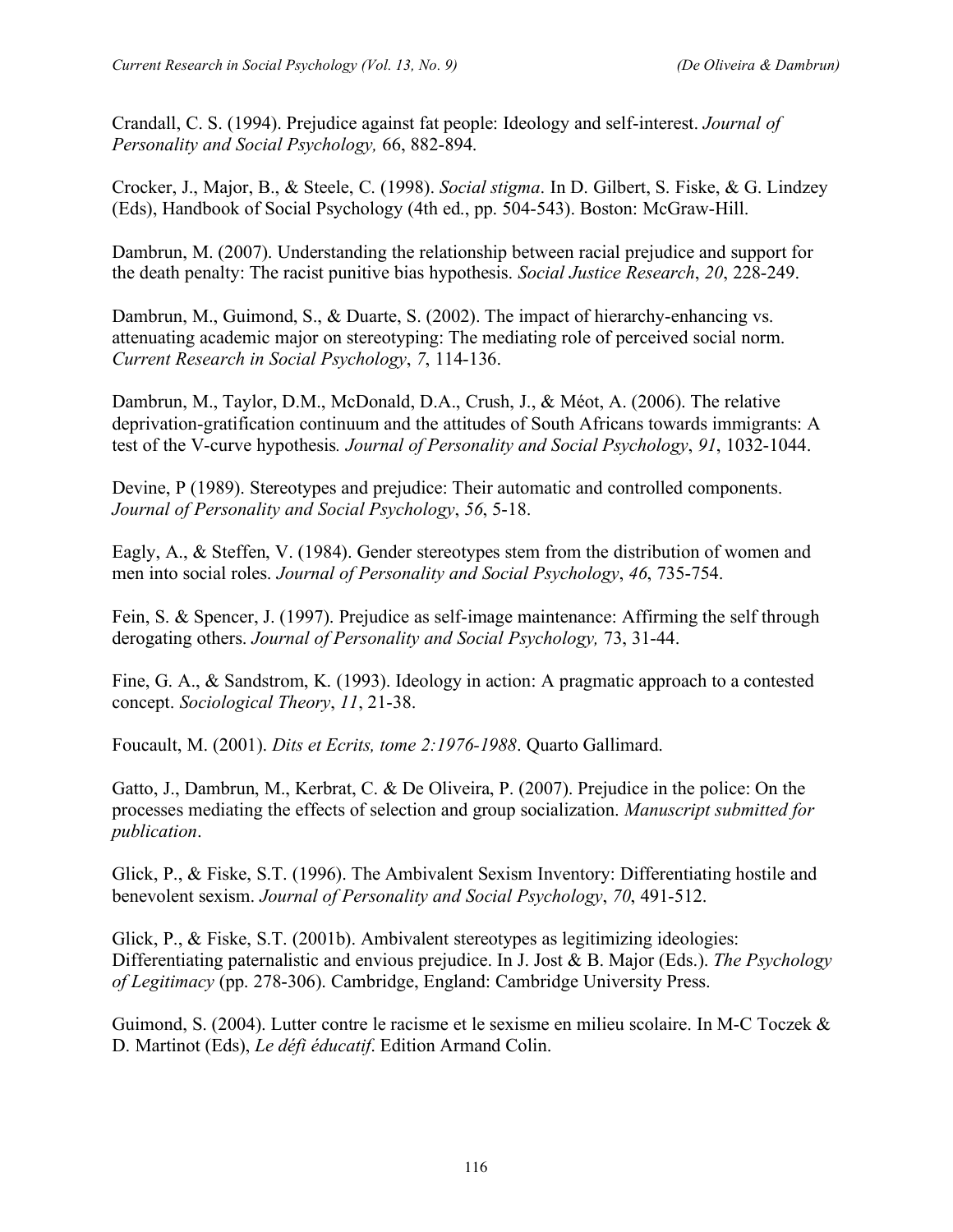Guimond S, Dambrun M, Michinov, N, & Duarte S. (2003). Does social dominance generate prejudice? Integrating individual and contextual determinants of intergroup cognitions. *Journal of Personality and Social Psychology*, *84*, 697-721.

Hamilton, D. L. & Sherman, J. W. (1994). Stereotypes. In R. S. Wyer, Jr., & T. K. Srull (eds.), *Handbook of Social Cognition* (2<sup>nd</sup> ed., vol. 2, pp. 1-68). Hillsdale, NJ: Lawrence Erlbaum.

Hoffman, C. & Hurst, N. (1990). Gender stereotypes: Perception or rationalisation? *Journal of Personality and Social Psychology*, *58*, 197-208.

Hogg., M. A., & Turner, J. C. (1988). *Social Identification: A Social Psychology of Intergroup Relations and Group Processes.* London: Routledge.

Jackman, M. R. (1994). *The velvet glove*: *Paternalism and conflict in gender, class, and race relations*. Berkeley, CA: University of California Press.

Jost, J. T., & Banaji, M. R. (1994). The role of stereotyping in system-justification and the production of false consciousness. *British Journal of Social Psychology*, *33*, 1-27.

Jost, J. T., Banaji, M. R., & Nosek, B. A. (2004). A decade of system justification theory: Accumulated evidence of conscious and unconscious bolstering of the status quo. *Political Psychology*, *25*, 881-919.

Jost, J. T., Blount, S., Pfeffer, J., & Hunyady, G. (2003).Fair market ideology: Its cognitivemotivational underpinnings. *Research in Organizational Behavior*, *25*, 53-91.

Jost, J. T., Glaser, J., Kruglanski, A.W., & Sulloway, F. (2003). Political conservatism as motivated social cognition. *Psychological Bulletin*, *129*, 339-375.

Jost, J. T., & Hunyady, O. (2002). The psychology of system justification and the palliative function of ideology. *European Review of Social Psychology*, *13*, 111-153.

Jost, J. T., & Kay, A. C. (2005). Exposure to benevolent sexism and complementary gender stereotypes: Consequences for specific and diffuse forms of system justification. *Journal of Personality and Social Psychology*, *88*, 498-509.

Jost, J. T., Pelham, B. W., Sheldon, O., & Sullivan, B. N. (2003). Social inequality and the reduction of ideological dissonance on behalf of the system: Evidence of enhanced system justification among the disadvantaged. *European Journal of Social Psychology*, *33*, 13-36.

Jost, J. T., & Thompson, E. P. (2000). Group-based dominance and opposition to equality as independent predictors of self-esteem, ethnocentrism, and social policy attitudes among African Americans and European Americans. *Journal of Experimental Social Psychology*, *36*, 209-232.

Katz, D. & Braly, K. (1933). Racial stereotypes of one hundred college students. *Journal of Abnormal and Social Psychology,* 28*,* 280-290.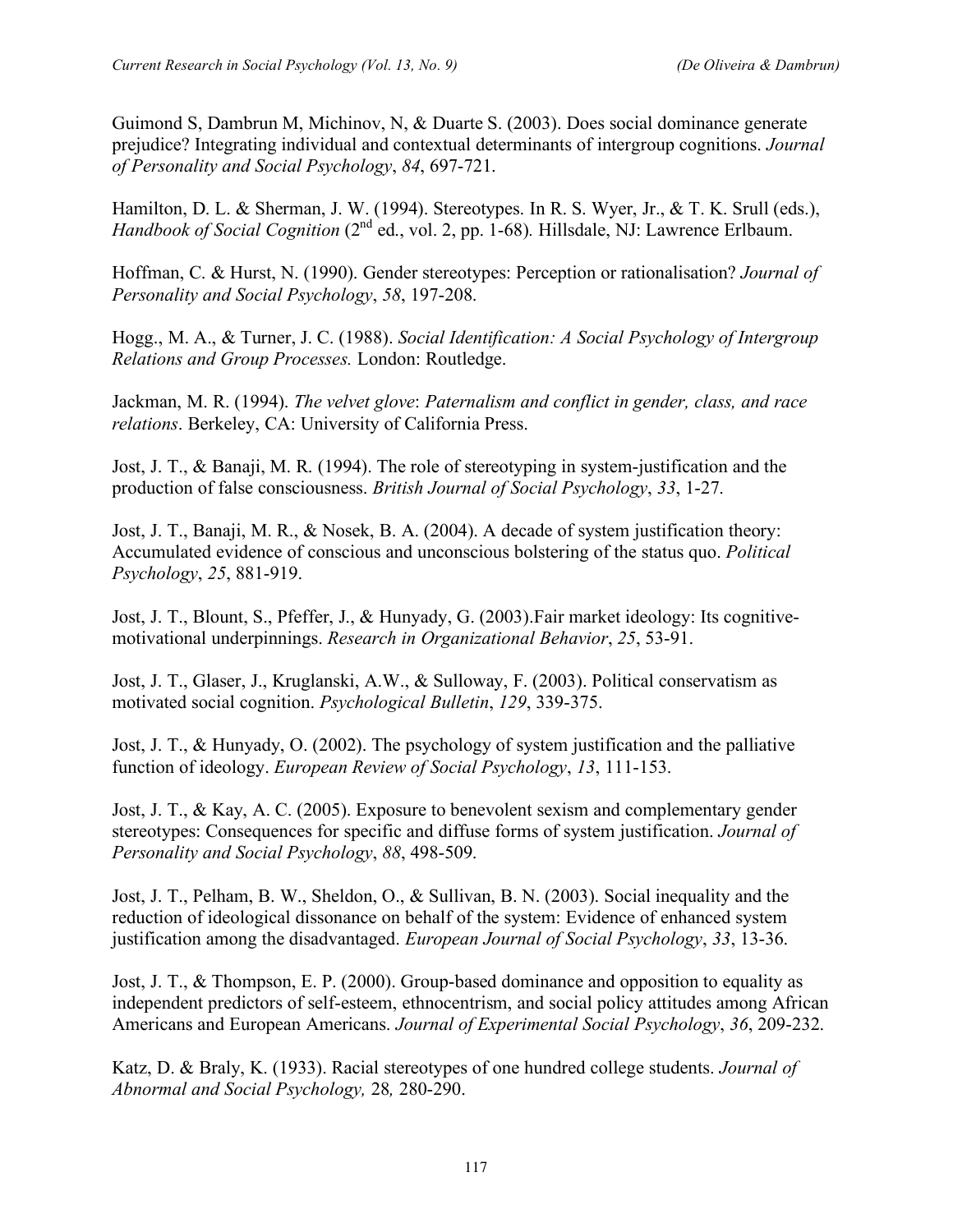Kay, A.C., & Jost, J.T. (2003). Complementary justice: Effects of "poor but happy" and "poor but honest" stereotype exemplars on system justification and implicit activation of the justice motive. *Journal of Personality and Social Psychology*, *85*, 823-837.

Kay, A. C., Jost, J. T., & Young, S. (2004). Victim derogation and victim enhancement as alternate routes to system justification. *Psychological Science*, *16*, 240-246.

Marx, K., & Engels, F. (1845/1976). *L'Idéologie allemande*. Editions sociales. Bibliothèque du Marxisme.

Pratto, F., Sidanius, J., Stallworth, L. M., & Malle, B. F. (1994). Social dominance orientation: A personality variable predicting social and political attitudes. *Journal of Personality and Social Psychology*, *67*, 741-763.

Richeson, J.A., & Ambady, N. (2003). Effects of situational power on automatic racial prejudice. *Journal of Experimental Social Psychology, 39,* 177-183.

Shils, E. (1968). The concept and function of ideology. *International Encyclopedia of the Social Sciences*, *7*, 66-76.

Sidanius, J., Levin, S., Federico, C., & Pratto, F. (2001). Legitimizing ideology: The social domination approach. In J. T. Jost & B. Major (Eds.), *The psychology of legitimacy: Emerging perspectives on ideology, justice, and intergroup relations* (pp. 307-331). New York: Cambridge University Press.

Sidanius, J., Liu, J. H., Shaw, J. S., & Pratto, F. (1994). Social dominance orientation, hierarchy attenuators and hierarchy enhancers: Social dominance theory and the criminal justice system. *Journal of Applied Social Psychology*, *24*, 338-366.

Sidanius, J., & Pratto, F. (1999). *Social dominance: An intergroup theory of social hierarchy and oppression*. New York: Cambridge University Press.

Sidanius, J., & Pratto, F., Martin, M., & Stallworth, L. M. (1991). Consensual racism and career track: Some implications of social dominance theory. *Political Psychology*, *12*, 691-721.

Sidanius, J., & Pratto, F., Van Laar, C., & Levin, S. (2004). Social dominance theory: Its agenda and method. *Political Psychology*, *25*, 845-880.

Skrypnek, B. J. & Snyder, M. (1982). On the self-perpetuating nature of stereotypes about women and men. *Journal of Experimental Social Psychology*, *18*, 277-291.

Tajfel, H. (1981). *Human groups and social categories.* Cambridge: Cambridge University Press.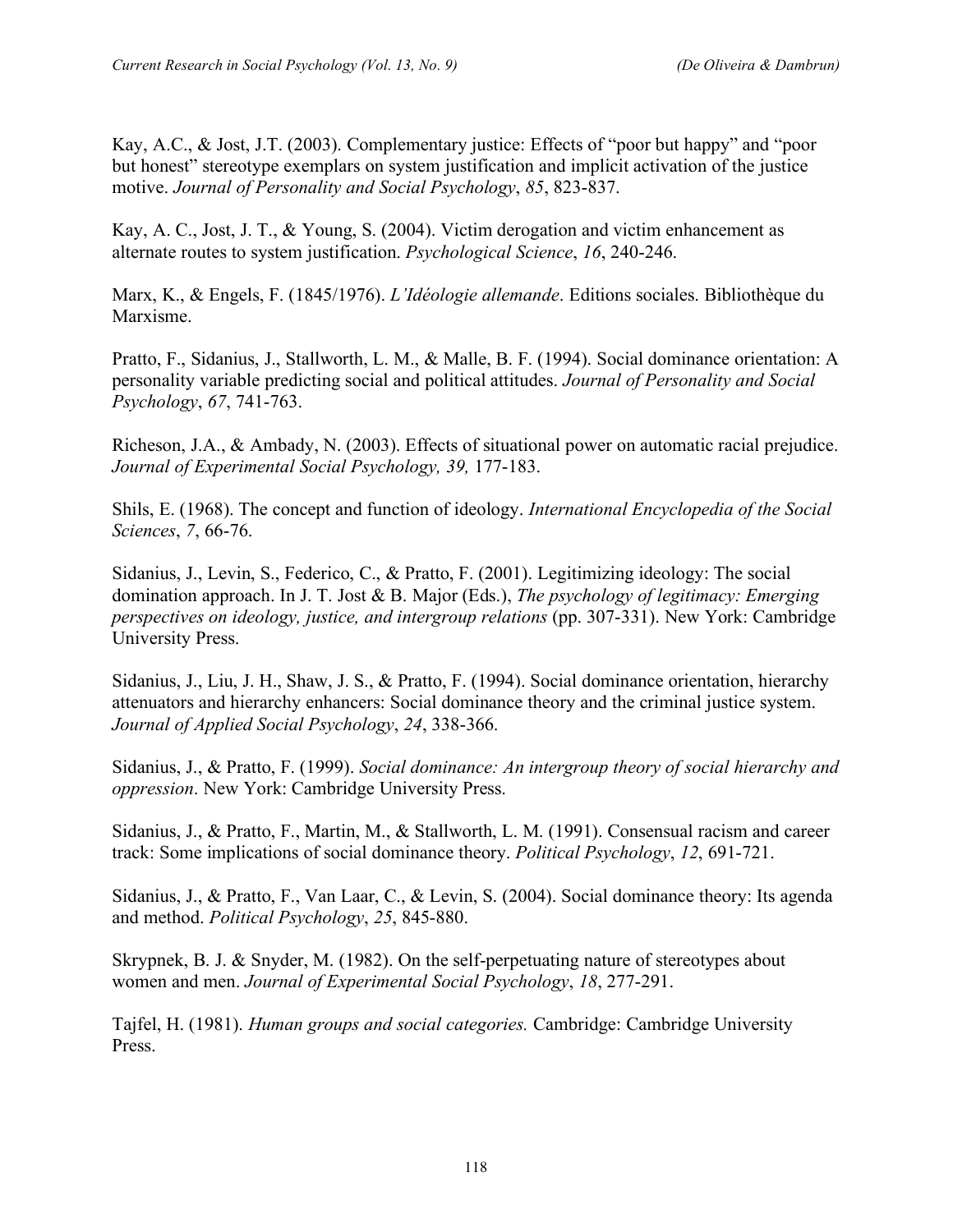Weeler, S. C. & Petty, R. E. (2001). The effects of stereotype activation on behavior: A review of possible mechanisms. *Psychological Bulletin*, *127*, 797-826.

Zelditch, M. (2001). Theories of legitimacy. In J. T. Jost & B. Major (Eds.), *The psychology of legitimacy: Emerging perspectives on ideology, justice, and intergroup relations* (pp. 33-53). New York: Cambridge University Press.

# **APPENDIX A: Prejudice towards Gypsies (8 items)**

- 1. The Bohemians are not reliable, they only think about drinking and having parties.
- 2. The Bohemians work hard to make a living.
- 3. The problem with Bohemians is that they are all thieves.
- 4. One would be more secure if there were not so many Bohemians.
- 5. Laws should be made to make the Gypsies settle so that they would stop wandering about.
- 6. I believe that the Gypsy culture is very rich and should be preserved at all costs.
- 7. Gypsies take advantage of the system at the expense of real workers.
- 8. Bohemians are quite intelligent and it is easy to talk to them.

## **APPENDIX B: Tests of the Complementary Hypothesis (study 1)**

|                                | Arabs (Sample 1; $n = 82$ ) |       |      |  |  |
|--------------------------------|-----------------------------|-------|------|--|--|
|                                |                             |       |      |  |  |
| DV: System Justification       |                             |       |      |  |  |
| Positive stereotype            | .106                        | ا >   | ns   |  |  |
| Negative stereotype            | .265                        | 2.075 | .041 |  |  |
| Positive x Negative stereotype | .138                        | 1.225 | ns   |  |  |
| DV: SDO                        |                             |       |      |  |  |
| Positive stereotype            | .016                        | ا>    | ns   |  |  |
| Negative stereotype            | .236                        | 1.812 | .074 |  |  |
| Positive x Negative stereotype | .018                        |       | ns   |  |  |

|                                | Women (Sample 2; $n = 88$ ) |          |      |  |  |
|--------------------------------|-----------------------------|----------|------|--|--|
|                                |                             |          |      |  |  |
| DV: System Justification       |                             |          |      |  |  |
| Positive stereotype            | $-.286$                     | $-2.525$ | .013 |  |  |
| Negative stereotype            | .378                        | 3.243    | .002 |  |  |
| Positive x Negative stereotype | .070                        | $<$ 1    | ns   |  |  |
| $DV:$ SDO                      |                             |          |      |  |  |
| Positive stereotype            | $-.412$                     | $-3.650$ | .001 |  |  |
| Negative stereotype            | .295                        | 2.545    | .013 |  |  |
| Positive x Negative stereotype | $-.027$                     | ${<}1$   | ns   |  |  |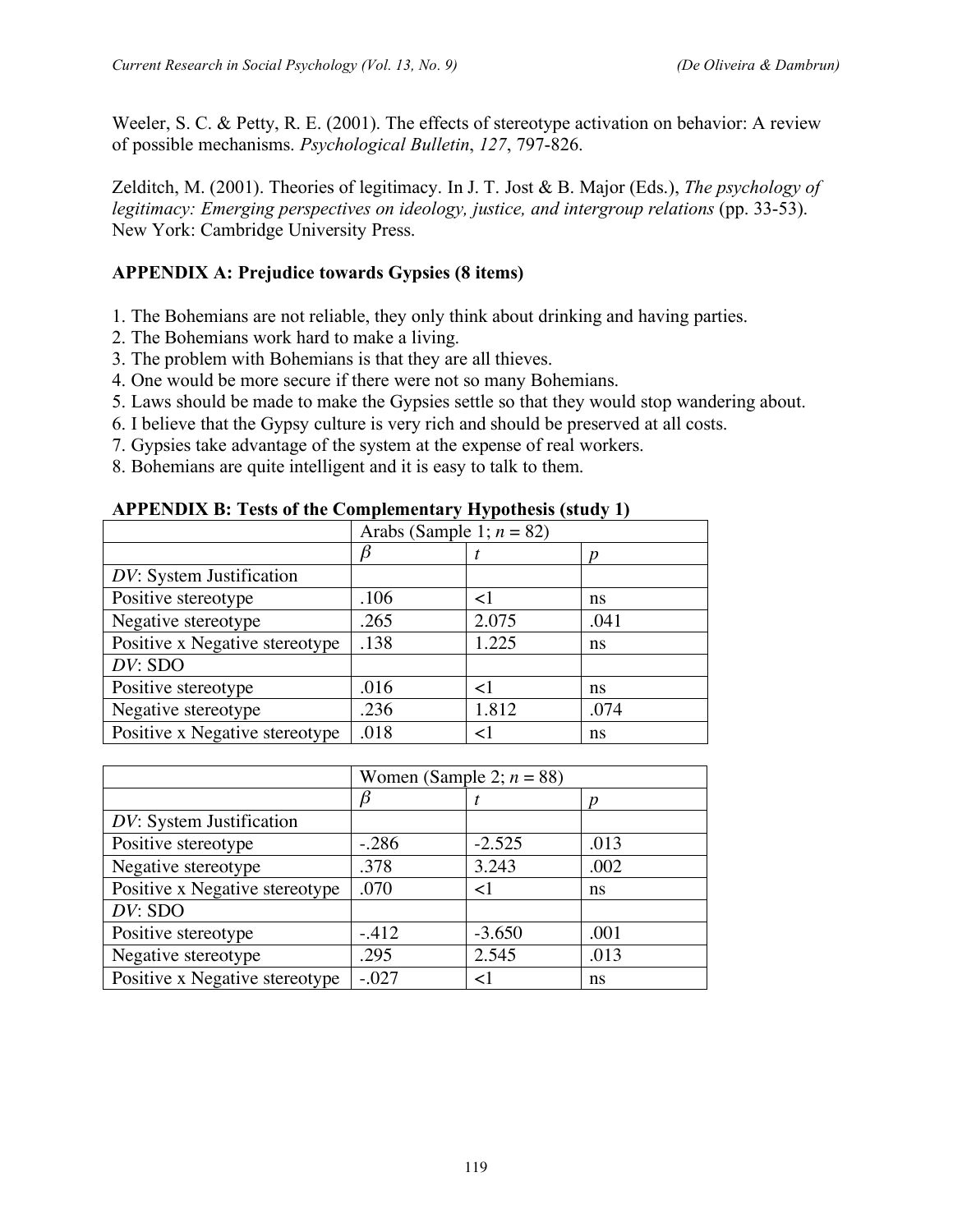|                                | Gypsies (Sample 3; $n = 86$ ) |          |    |  |  |
|--------------------------------|-------------------------------|----------|----|--|--|
|                                |                               |          |    |  |  |
| DV: System Justification       |                               |          |    |  |  |
| Positive stereotype            | $-.109$                       | $\leq$   | ns |  |  |
| Negative stereotype            | .033                          | $\leq$   | ns |  |  |
| Positive x Negative stereotype | .021                          | ا>       | ns |  |  |
| DV: SDO                        |                               |          |    |  |  |
| Positive stereotype            | $-.142$                       | $-1.255$ | ns |  |  |
| Negative stereotype            | .084                          | $\leq$ 1 | ns |  |  |
| Positive x Negative stereotype | .03                           | ا >      | ns |  |  |

# **APPENDIX C: Specific System Justification between French and Foreigners (8 items)**

1. As a rule, you find society is unjust to foreigners.

2. As a rule, the distribution of jobs between the French and foreigners is done as it should be.

3. There are more and more problems related to racism in society every year.

4. Everyone (the French and foreigners) has the same opportunities to try to become rich and happy.

5. Most of the immigration policies serve to maintain good cohesiveness.

6. For a foreigner, France is one of the best countries in the world to live in.

7. French society usually allows each individual to get what he merits.

8. The political attitude towards foreigners needs to be radically rethought.

#### **APPENDIX D: Tests of the Complementary Hypothesis (Study 2)**

| $\frac{1}{1}$ and $\frac{1}{1}$ and $\frac{1}{1}$ and $\frac{1}{1}$ are complementary in positions (see Fig. 5). |                             |       |    |  |  |
|------------------------------------------------------------------------------------------------------------------|-----------------------------|-------|----|--|--|
|                                                                                                                  | Arabs (Sample 1; $n = 94$ ) |       |    |  |  |
|                                                                                                                  |                             |       |    |  |  |
| DV: Specific System Justification                                                                                |                             |       |    |  |  |
| Positive stereotype                                                                                              | $-.085$                     |       | ns |  |  |
| Negative stereotype                                                                                              | .176                        | 1.469 | ns |  |  |
| Positive x Negative stereotype                                                                                   | 175                         | 1.587 | ns |  |  |
|                                                                                                                  |                             |       |    |  |  |

|                                   | Women (Sample 2; $n = 85$ ) |          |      |  |  |
|-----------------------------------|-----------------------------|----------|------|--|--|
|                                   | $\beta$                     |          |      |  |  |
| DV: Specific System Justification |                             |          |      |  |  |
| Positive stereotype               | $-.126$                     | $-1.139$ | ns   |  |  |
| Negative stereotype               | .312                        | 2.807    | .006 |  |  |
| Positive x Negative stereotype    | $-.138$                     | $-1.294$ | ns   |  |  |
| DV: Specific System Justification |                             |          |      |  |  |
| Benevolent sexism                 | .079                        | $<\!\!1$ | ns   |  |  |
| Hostile sexism                    | .419                        | 4.056    | .001 |  |  |
| Benevolent x hostile sexism       | $-.053$                     |          | ns   |  |  |